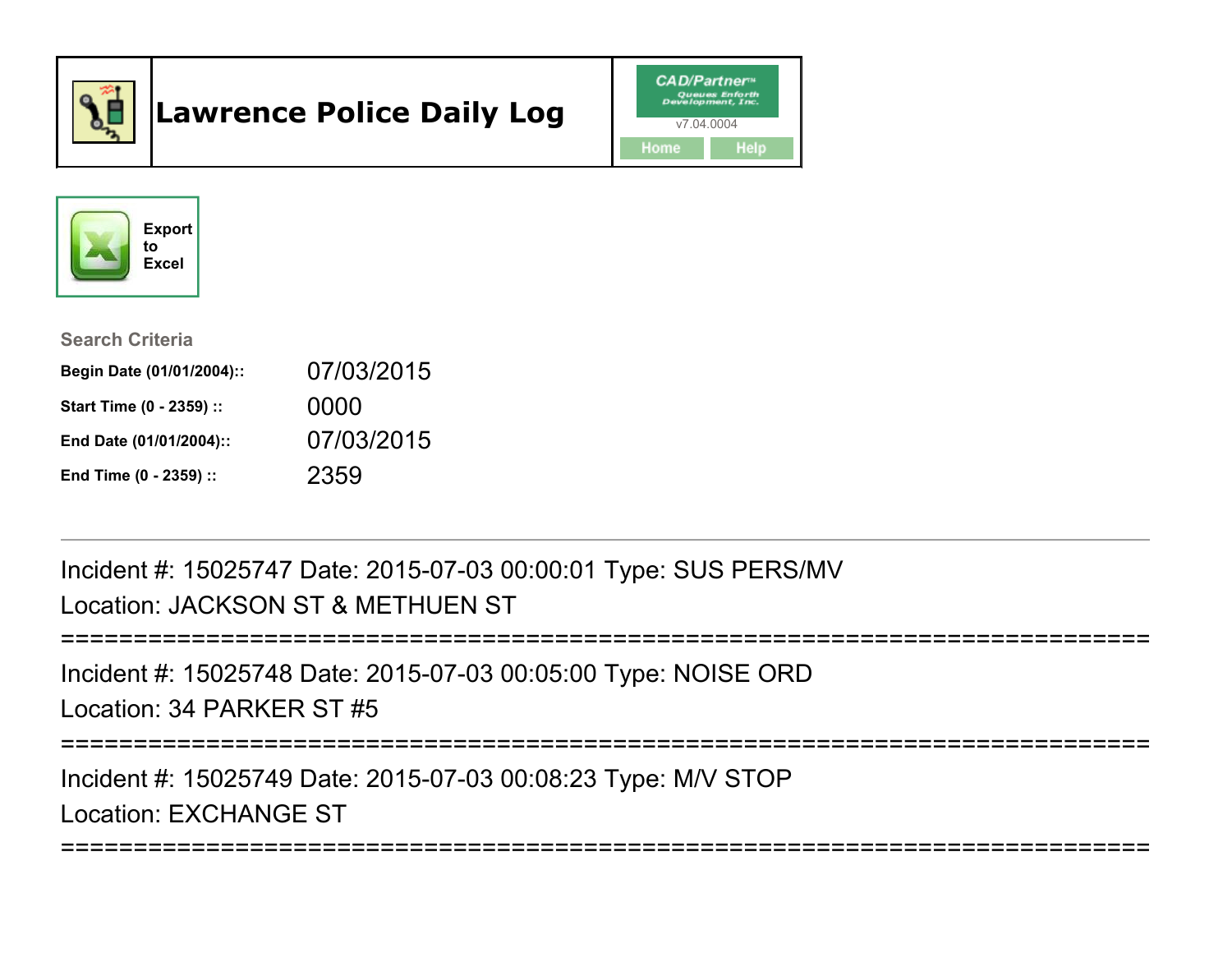# Incident #: 15025750 Date: 2015-07-03 00:10:31 Type: M/V STOPLocation: SEVEN ELEVEN / 370 BROADWAY

===========================================================================Incident #: 15025751 Date: 2015-07-03 00:11:58 Type: LOUD NOISELocation: 9 BOURQUE ST===========================================================================Incident #: 15025752 Date: 2015-07-03 00:14:25 Type: M/V STOPLocation: CHELMSFORD ST===========================================================================Incident #: 15025753 Date: 2015-07-03 00:17:55 Type: LOUD NOISELocation: 611 HAVERHILL ST===========================================================================Incident #: 15025754 Date: 2015-07-03 00:19:05 Type: FIRE WORKSLocation: 18 ORCHARD ST**==============** Incident #: 15025756 Date: 2015-07-03 00:29:19 Type: ALARM/BURGLocation: 49 WALNUT ST===========================================================================Incident #: 15025755 Date: 2015-07-03 00:30:20 Type: M/V STOPLocation: MERRIMACK ST & S UNION ST===========================================================================Incident #: 15025757 Date: 2015-07-03 00:35:54 Type: FIRE WORKSLocation: RIVERSIDE DR===========================================================================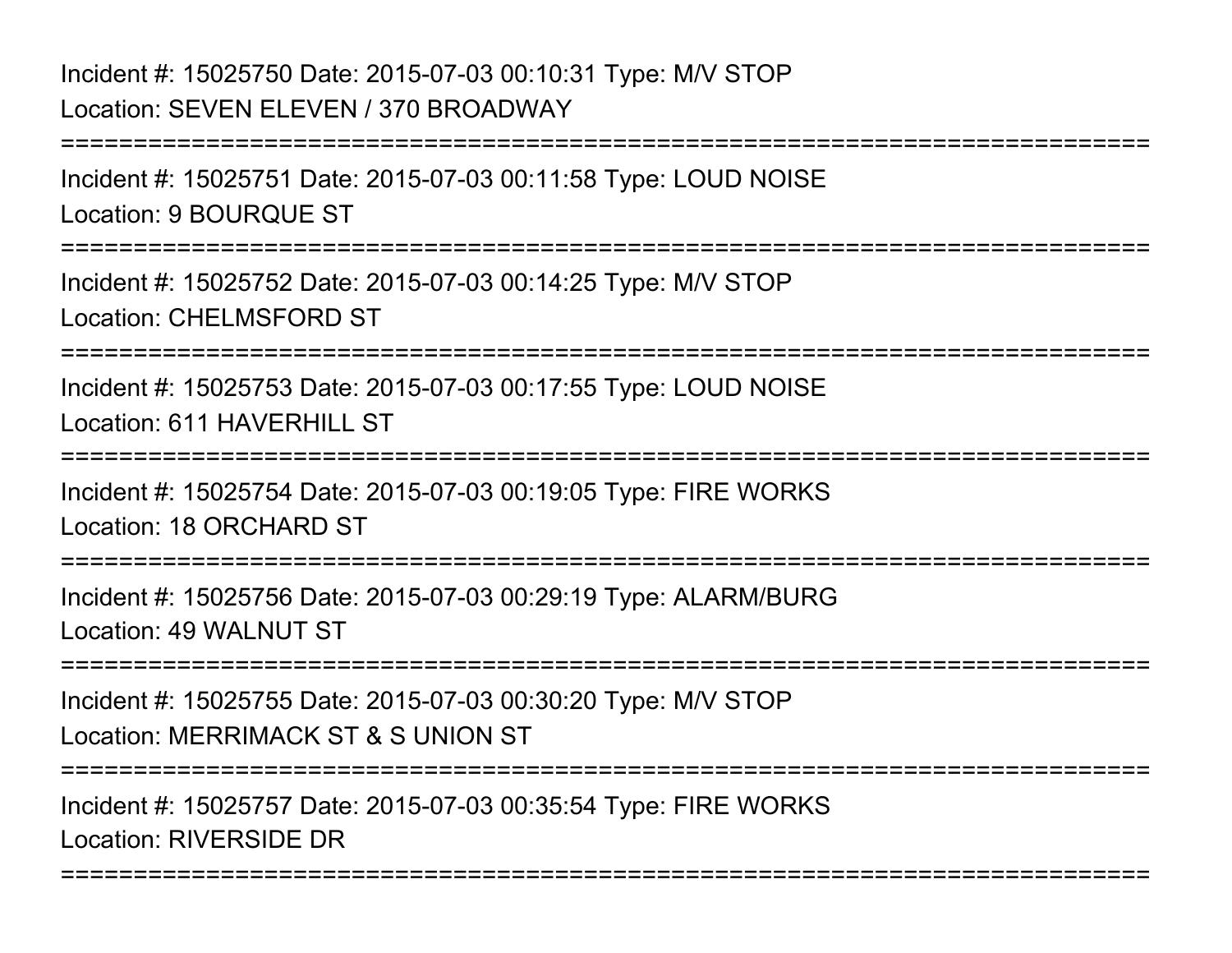Location: 488 ESSEX ST

===========================================================================Incident #: 15025759 Date: 2015-07-03 00:43:04 Type: LOUD NOISELocation: 20 KNOX ST===========================================================================Incident #: 15025760 Date: 2015-07-03 01:22:49 Type: ASSSIT OTHER PDLocation: METHUEN MASS / BROADWAY & KIRK ST===========================================================================Incident #: 15025761 Date: 2015-07-03 01:25:12 Type: M/V STOPLocation: S BROADWAY & ANDOVER ST===========================================================================Incident #: 15025762 Date: 2015-07-03 01:29:29 Type: M/V STOPLocation: BROADWAY & TREMONT ST===========================================================================Incident #: 15025763 Date: 2015-07-03 01:35:11 Type: M/V STOPLocation: HAVERHILL ST & MARGIN ST ===========================================================================Incident #: 15025764 Date: 2015-07-03 01:37:41 Type: DISTURBANCELocation: 210 FARNHAM ST FL 1===========================================================================Incident #: 15025765 Date: 2015-07-03 01:38:41 Type: M/V STOPLocation: ESSEX ST & JACKSON ST===========================================================================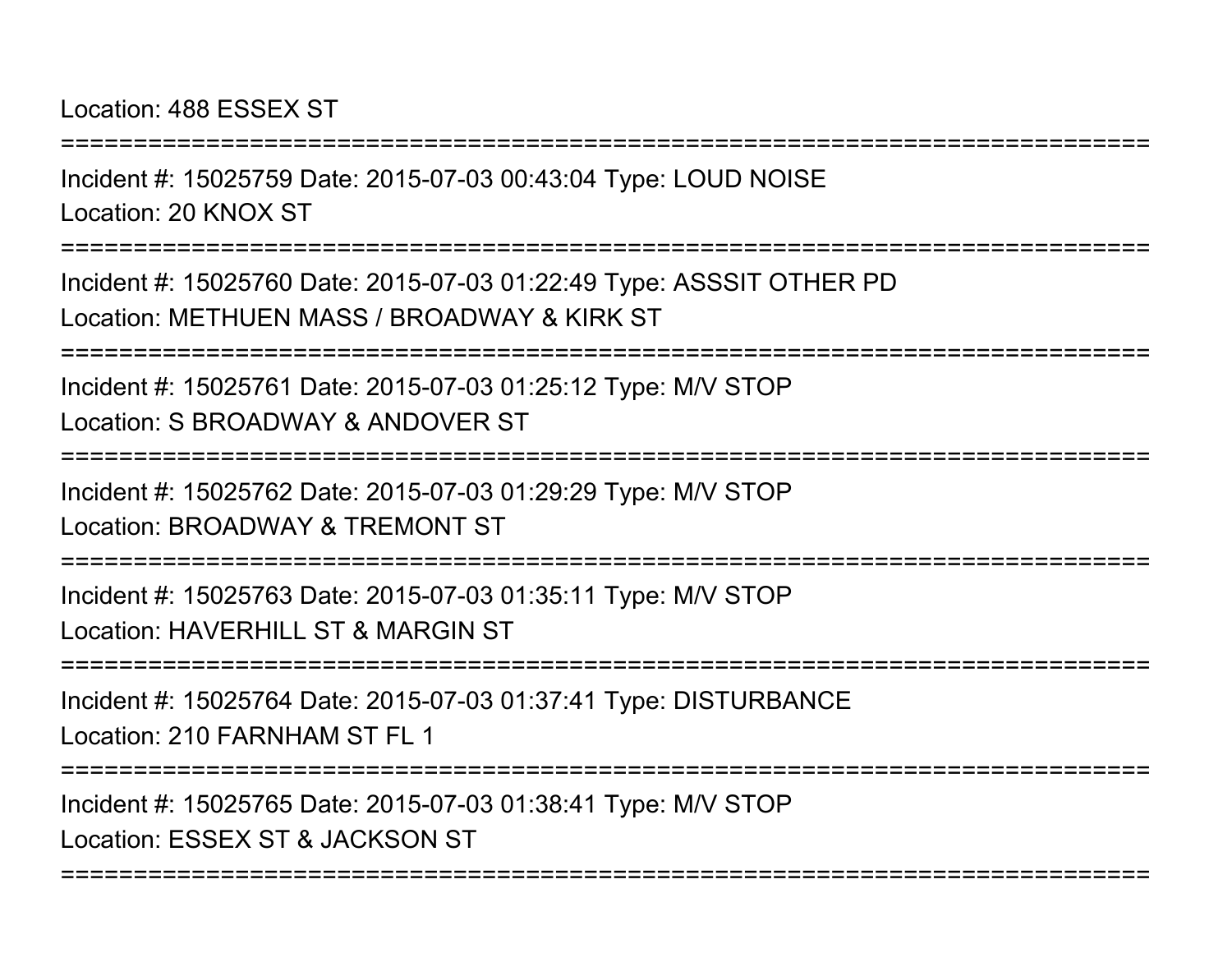Location: 37 ALDER ST

===========================================================================Incident #: 15025767 Date: 2015-07-03 01:47:39 Type: TRESPASSINGLocation: 362 ESSEX ST===========================================================================Incident #: 15025768 Date: 2015-07-03 01:59:42 Type: B&E/PASTLocation: 140 WATER ST===========================================================================Incident #: 15025770 Date: 2015-07-03 02:17:09 Type: NOTIFICATIONLocation: 106 WATER ST FL 2================= Incident #: 15025769 Date: 2015-07-03 02:17:25 Type: SPECIAL CHECKLocation: 77 S UNION ST===========================================================================Incident #: 15025771 Date: 2015-07-03 02:22:50 Type: DISORDERLYLocation: 123 UNION ST===========================================================================Incident #: 15025772 Date: 2015-07-03 02:23:54 Type: NOISE ORDLocation: 27 DRACUT ST FL 2===========================================================================Incident #: 15025773 Date: 2015-07-03 02:51:03 Type: DISTURBANCE

===========================================================================

Location: 18 BEACON ST FL 3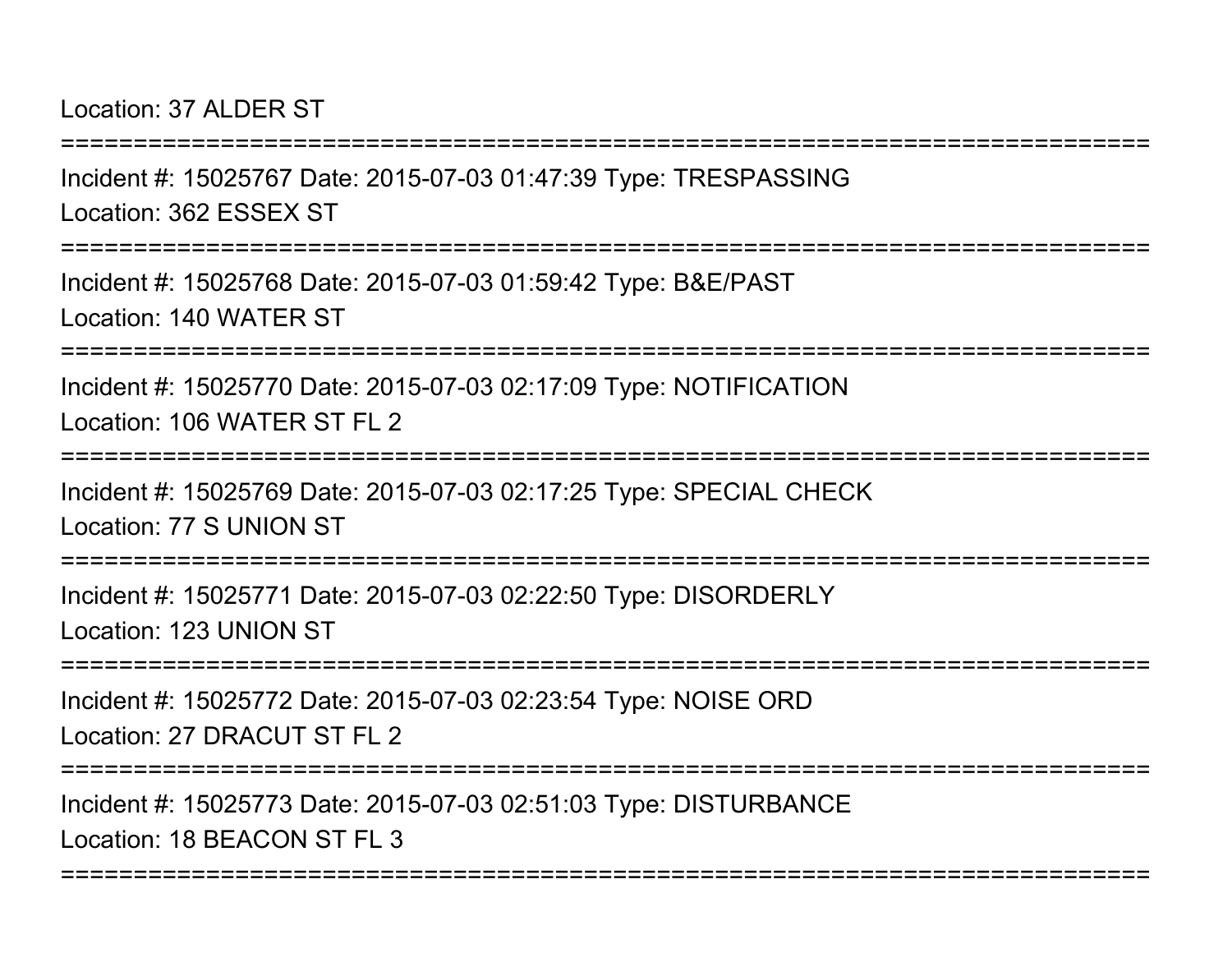### Location: BROADWAY & ESSEX ST

===========================================================================Incident #: 15025775 Date: 2015-07-03 03:08:33 Type: SUS PERS/MVLocation: 29 RIDGE RD===========================================================================Incident #: 15025776 Date: 2015-07-03 03:16:06 Type: SPECIAL CHECKLocation: 4 WOOD LN===========================================================================Incident #: 15025777 Date: 2015-07-03 03:31:11 Type: SPECIAL CHECKLocation: 77 S UNION ST===========================================================================Incident #: 15025778 Date: 2015-07-03 03:45:37 Type: SPECIAL CHECKLocation: DANA ST===========================================================================Incident #: 15025779 Date: 2015-07-03 03:50:36 Type: FIGHTLocation: 342 PROSPECT ST===========================================================================Incident #: 15025780 Date: 2015-07-03 04:02:19 Type: LARCENY/PASTLocation: 89 ANDOVER ST===========================================================================Incident #: 15025781 Date: 2015-07-03 04:34:36 Type: ROBBERY ARMEDLocation: COMMON ST & HAMPSHIRE ST

===========================================================================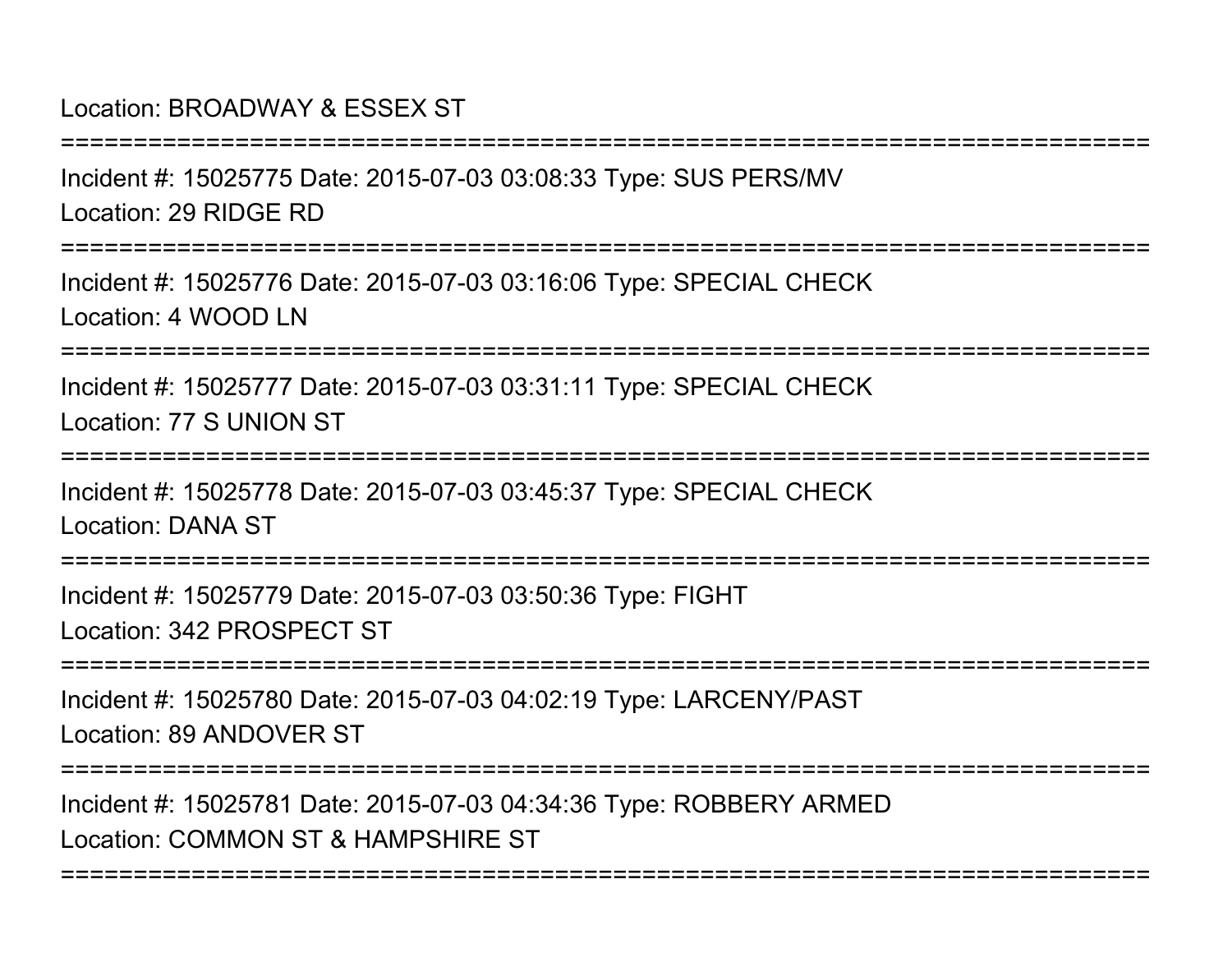# Location: BALI'S RESTURANT / 59 ESSEX ST

Incident #: 15025783 Date: 2015-07-03 06:29:22 Type: LARCENY/PASTLocation: 700 ESSEX ST

===========================================================================

===========================================================================

Incident #: 15025784 Date: 2015-07-03 08:06:15 Type: LOST PROPERTYLocation: 82 NESMITH ST

===========================================================================

Incident #: 15025785 Date: 2015-07-03 08:19:29 Type: NOTIFICATIONLocation: 106 WATER ST FL 2

===========================================================================

Incident #: 15025786 Date: 2015-07-03 08:23:17 Type: UNWANTEDGUESTLocation: OASIS ADULT HEALTH CENTER / 120 BROADWAY

===========================================================================

Incident #: 15025787 Date: 2015-07-03 08:44:45 Type: MV/BLOCKINGLocation: 259 ANDOVER ST

===========================================================================

Incident #: 15025788 Date: 2015-07-03 08:45:33 Type: MEDIC SUPPORTLocation: 110 CROSS ST #2B

===========================================================================

===========================================================================

Incident #: 15025789 Date: 2015-07-03 08:46:26 Type: MEDIC SUPPORTLocation: 110 CROSS ST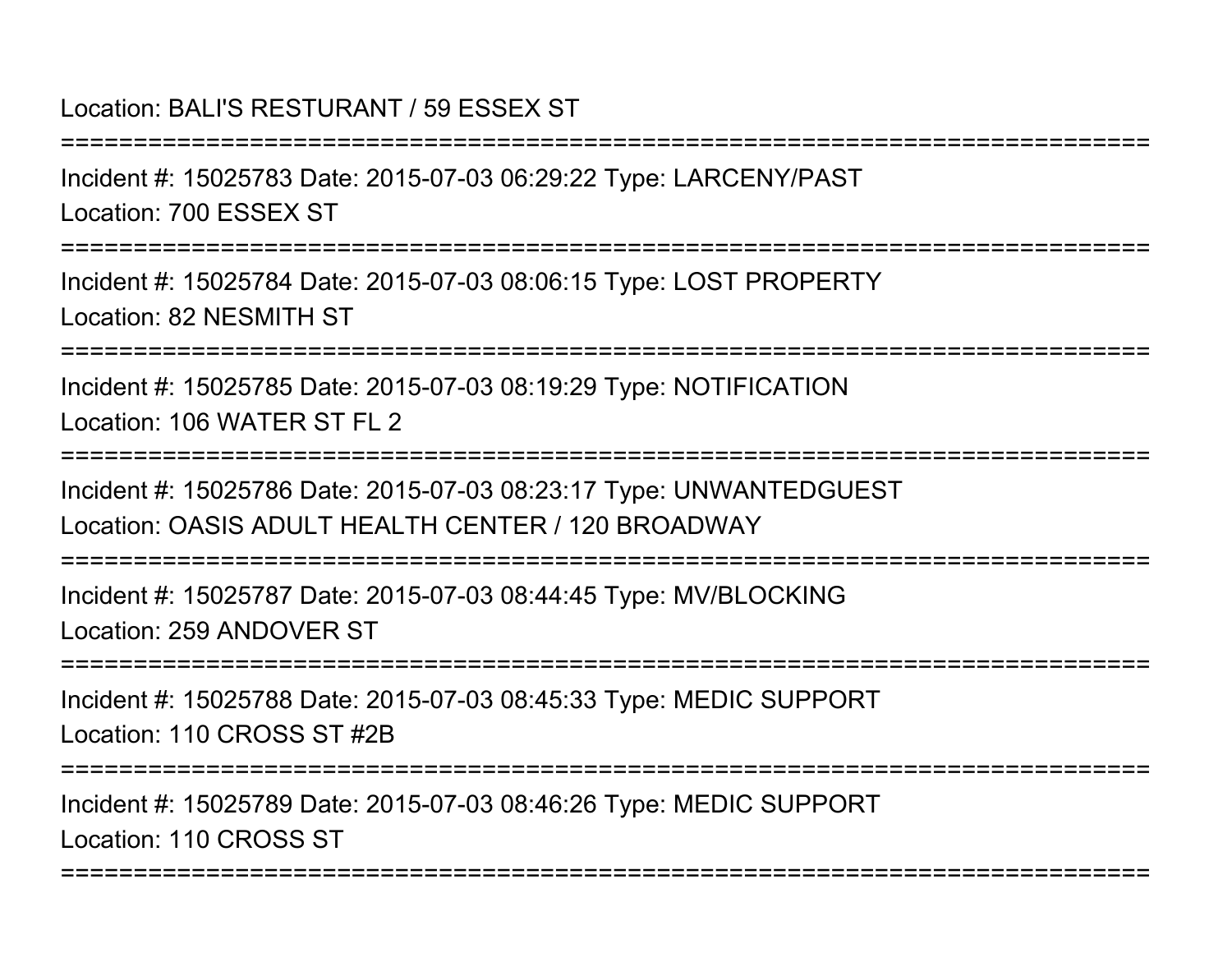Location: 25 JORDAN ST #3

Incident #: 15025791 Date: 2015-07-03 09:16:41 Type: MEDIC SUPPORTLocation: 800 ESSEX ST #115

===========================================================================

===========================================================================

Incident #: 15025792 Date: 2015-07-03 09:41:55 Type: 209A/SERVELocation: 83 F HAVERHILL ST

===========================================================================

Incident #: 15025793 Date: 2015-07-03 09:43:37 Type: ALARM/BURGLocation: 616 ESSEX ST FL 1

===========================================================================

Incident #: 15025794 Date: 2015-07-03 09:59:28 Type: ANIMAL COMPLLocation: 70 N PARISH RD

===========================================================================

Incident #: 15025795 Date: 2015-07-03 10:07:00 Type: DOMESTIC/PROGLocation: 67 SPRINGFIELD ST

===========================================================================

Incident #: 15025796 Date: 2015-07-03 10:12:06 Type: CHILD ABUSELocation: 2 APPL FTON ST

===========================================================================

===========================================================================

Incident #: 15025797 Date: 2015-07-03 10:24:41 Type: LARCENY/PASTLocation: 1 GENERAL ST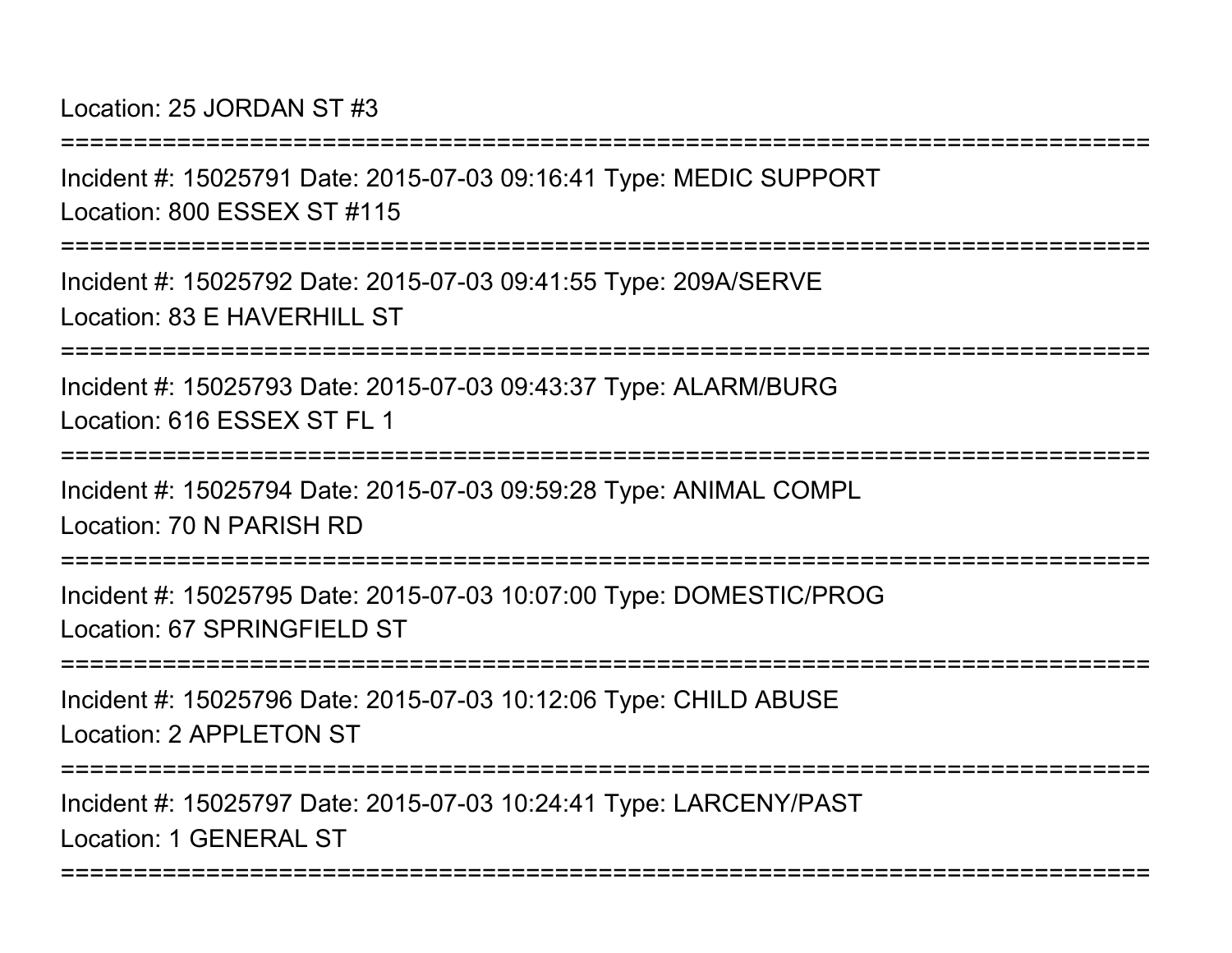Location: 7 BRADFORD ST

Incident #: 15025799 Date: 2015-07-03 10:33:17 Type: B&E/MV/PASTLocation: 24 LORING ST

===========================================================================

===========================================================================

Incident #: 15025800 Date: 2015-07-03 10:44:42 Type: UNKNOWN PROBLocation: 26 HILLSIDE AV

===========================================================================

Incident #: 15025801 Date: 2015-07-03 11:01:42 Type: SUS PERS/MVLocation: BROADWAY & LOWELL ST

===========================================================================

Incident #: 15025802 Date: 2015-07-03 11:20:07 Type: NEIGHBOR PROBLocation: 19 N BOYLSTON ST

===========================================================================

Incident #: 15025803 Date: 2015-07-03 11:24:55 Type: ALARMSLocation: HAFFNER'S CORPORATE OFFICE / 2 INTERNATIONAL WY

===========================================================================

Incident #: 15025804 Date: 2015-07-03 11:29:58 Type: CK WELL BEINGLocation: 693 ESSEX ST

===========================================================================

===========================================================================

Incident #: 15025805 Date: 2015-07-03 11:42:47 Type: MAN DOWNLocation: 38 LEBANON ST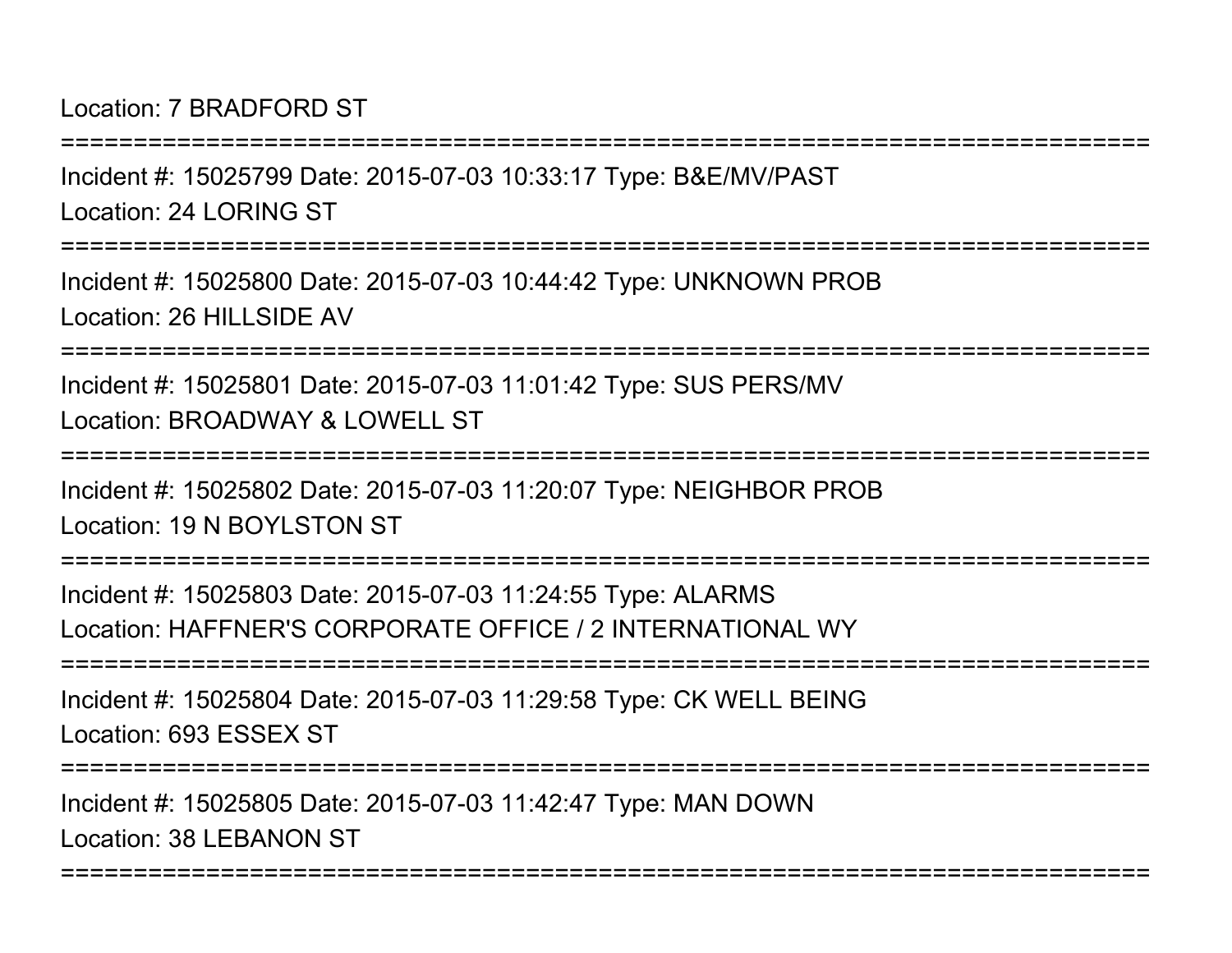Location: 23 ALDER ST

Incident #: 15025807 Date: 2015-07-03 12:23:04 Type: DRUG VIOLocation: 12 DIAMOND ST

===========================================================================

===========================================================================

Incident #: 15025808 Date: 2015-07-03 12:26:43 Type: DISTURBANCELocation: 62 W DALTON ST

===========================================================================

Incident #: 15025809 Date: 2015-07-03 12:52:08 Type: 209A/SERVELocation: 233 JACKSON ST #6 FL 2

==============

Incident #: 15025810 Date: 2015-07-03 13:03:57 Type: ALARMSLocation: MONASTERO / 59 AMHERST ST

===========================================================================

Incident #: 15025811 Date: 2015-07-03 13:06:38 Type: DOMESTIC/PASTLocation: 49 BRADFORD ST

===========================================================================

Incident #: 15025812 Date: 2015-07-03 13:11:48 Type: INVESTIGATIONLocation: 2 APPLETON ST

===========================================================================

===========================================================================

Incident #: 15025813 Date: 2015-07-03 13:28:18 Type: DISTURBANCELocation: NIGHTINGALE CT & WATER ST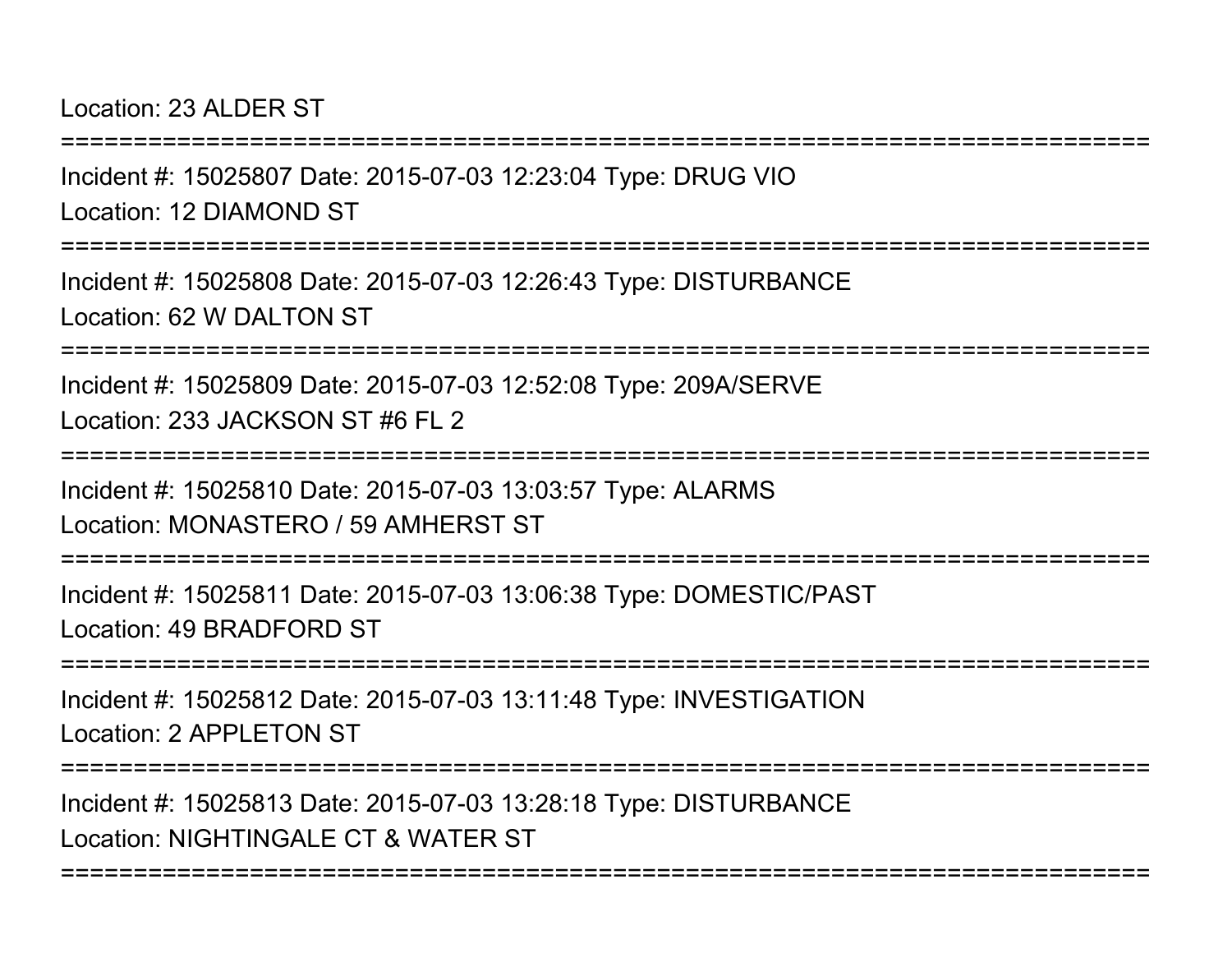Location: 144 OLIVE AV

===========================================================================

Incident #: 15025815 Date: 2015-07-03 13:35:26 Type: MEDIC SUPPORTLocation: 2 BENNINGTON ST #76

===========================================================================

Incident #: 15025816 Date: 2015-07-03 13:48:56 Type: LOCKOUTLocation: SOVERIGN BANK / 555 BROADWAY

===========================================================================

Incident #: 15025817 Date: 2015-07-03 13:50:58 Type: DOMESTIC/PROGLocation: 523 LOWELL ST #BASEMENT

===========================================================================

Incident #: 15025818 Date: 2015-07-03 13:56:13 Type: MAN DOWNLocation: 10 FALMOUTH ST

===========================================================================

Incident #: 15025819 Date: 2015-07-03 14:12:41 Type: DOMESTIC/PASTLocation: 37 CENTRE ST

===========================================================================

Incident #: 15025820 Date: 2015-07-03 14:29:06 Type: DISTURBANCELocation: 489 ESSEX ST

===========================================================================

===========================================================================

Incident #: 15025821 Date: 2015-07-03 14:46:45 Type: SHOTS FIREDLocation: 62 UNION ST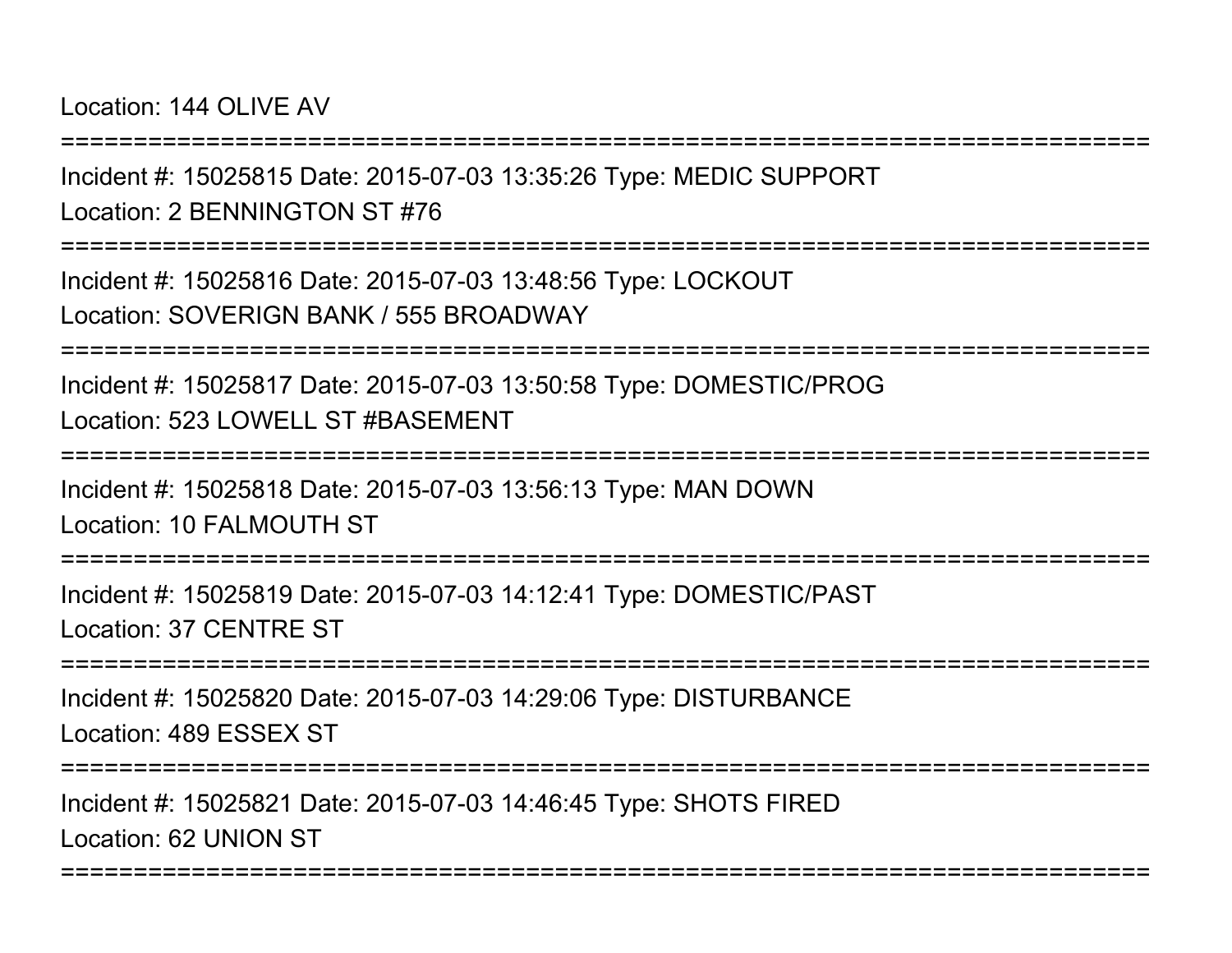Location: 84 HAVERHILL ST

Incident #: 15025823 Date: 2015-07-03 15:04:44 Type: CK WELL BEINGLocation: S UNION ST & SPRINGFIFLD ST

===========================================================================

===========================================================================

Incident #: 15025824 Date: 2015-07-03 15:06:44 Type: ROBBERY PROGLocation: SARATOGA ST

===========================================================================

Incident #: 15025825 Date: 2015-07-03 15:08:26 Type: ALARMSLocation: PARTHUM SCHOOL / 255 E HAVERHILL ST

===========================================================================

Incident #: 15025826 Date: 2015-07-03 15:19:33 Type: MISSING PERSLocation: 69 BROOKFIELD ST

===========================================================================

Incident #: 15025827 Date: 2015-07-03 15:25:07 Type: ALARMSLocation: 16 OHIO AV

===========================================================================

Incident #: 15025828 Date: 2015-07-03 15:36:01 Type: SUS PERS/MVLocation: MERRIMACK ST & PARKER ST

===========================================================================

===========================================================================

Incident #: 15025829 Date: 2015-07-03 15:42:21 Type: ALARM/BURGLocation: SOUTH LAWRENCE EAST SCHOOL / 165 CRAWFORD ST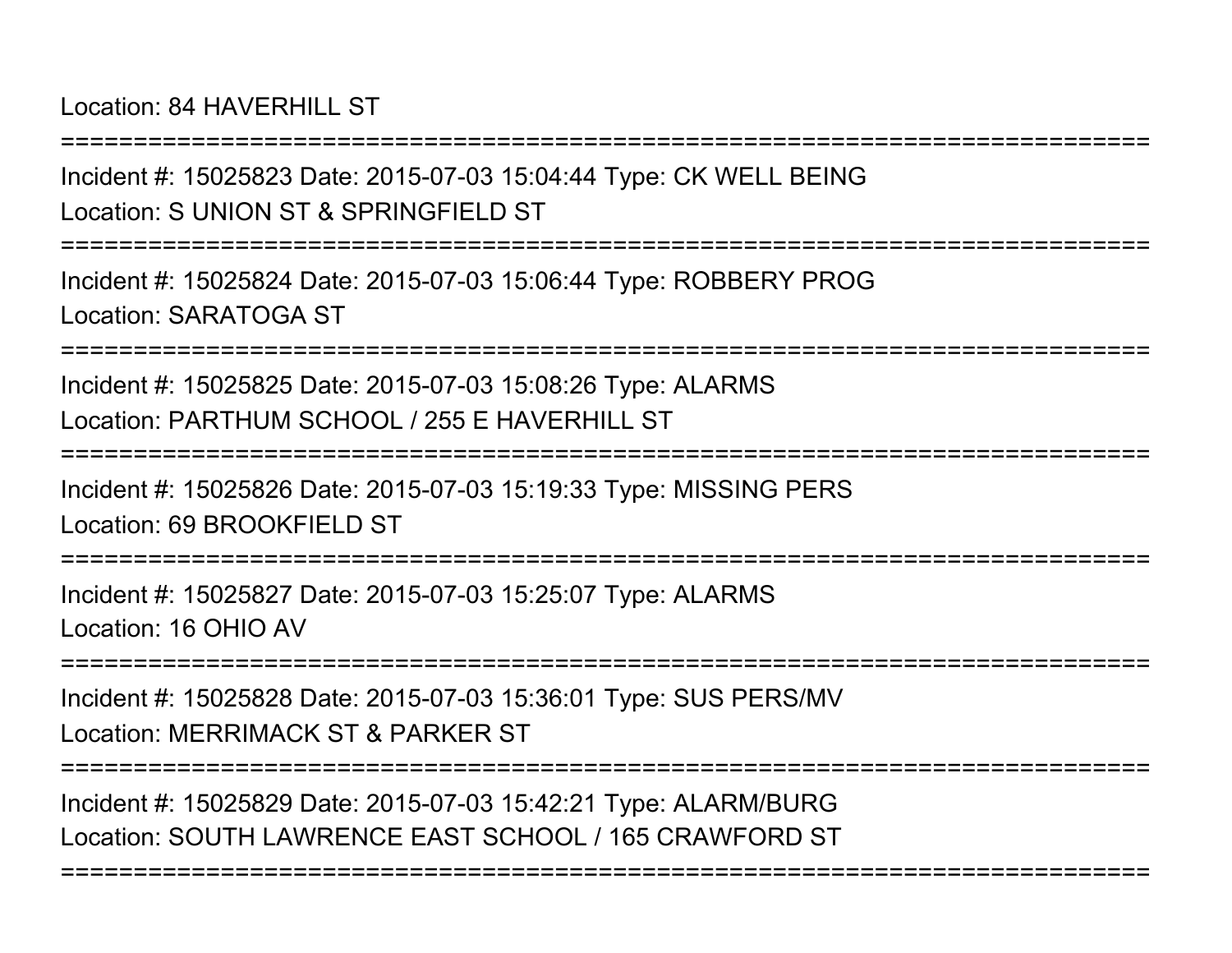Location: 0 BROADWAY

Incident #: 15025831 Date: 2015-07-03 15:45:34 Type: SUS PERS/MVLocation: 620 ESSEX ST

===========================================================================

===========================================================================

Incident #: 15025832 Date: 2015-07-03 16:21:52 Type: AUTO ACC/PILocation: LAWRENCE ST & STEARNS AV

===========================================================================

Incident #: 15025833 Date: 2015-07-03 16:29:03 Type: MEDIC SUPPORTLocation: 683 ESSEX ST

===========================================================================

Incident #: 15025834 Date: 2015-07-03 16:37:20 Type: HIT & RUN PEDLocation: 14 RIVERVIEW PL

===========================================================================

Incident #: 15025835 Date: 2015-07-03 16:39:13 Type: MEDIC SUPPORTLocation: 18 PROVIDENCE ST

===========================================================================

Incident #: 15025836 Date: 2015-07-03 16:42:23 Type: NOISE ORDLocation: 486 HAVERHILL ST

===========================================================================

===========================================================================

Incident #: 15025837 Date: 2015-07-03 16:44:06 Type: VIO CITY ORDLocation: BROOKLINE ST & EASTSIDE ST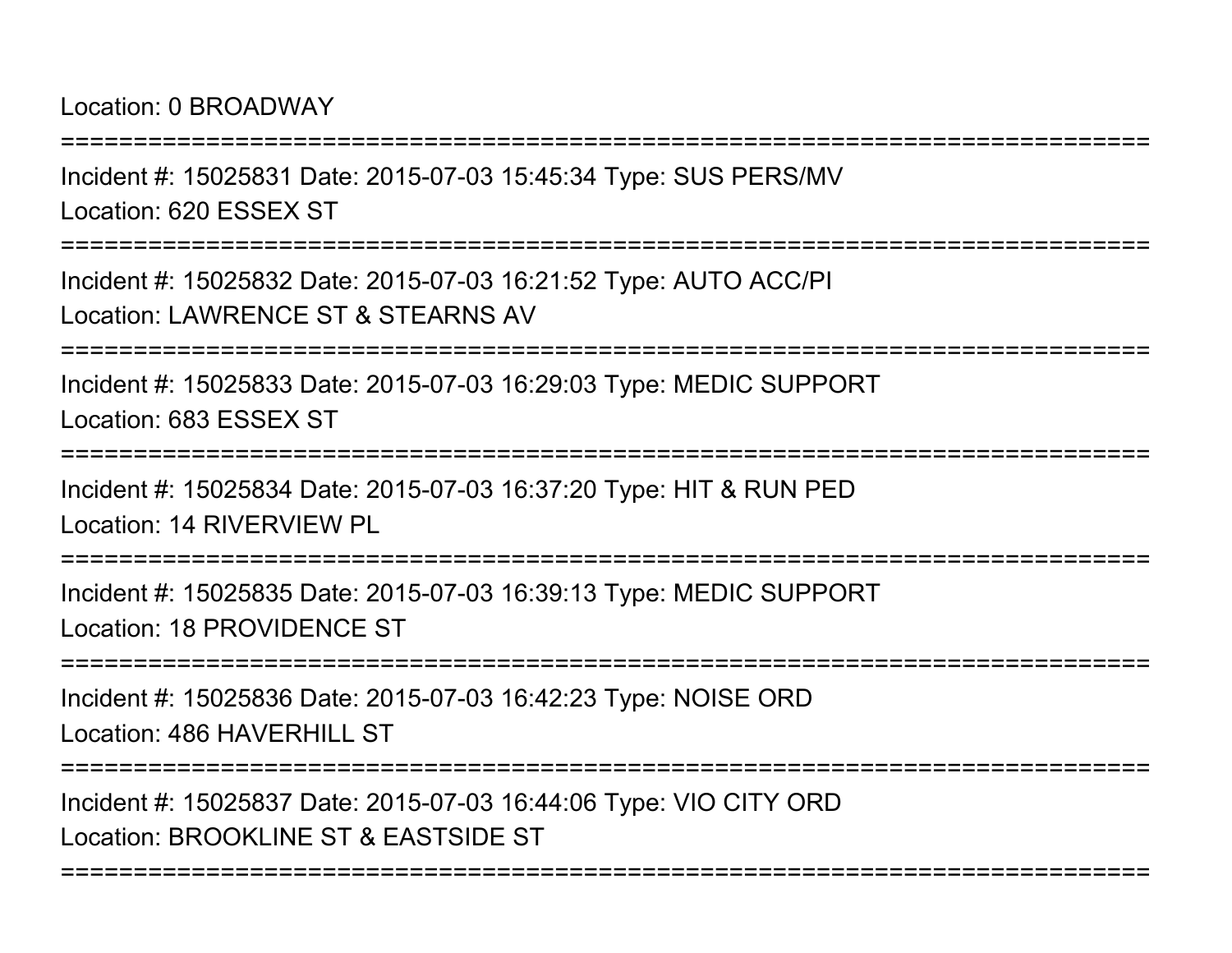Location: 34 LAKE ST

Incident #: 15025840 Date: 2015-07-03 17:04:01 Type: ALARM/HOLDLocation: 14 MORTON ST

===========================================================================

===========================================================================

Incident #: 15025839 Date: 2015-07-03 17:04:09 Type: NOISE ORDLocation: 4 INMAN ST #3

===========================================================================

Incident #: 15025841 Date: 2015-07-03 17:10:14 Type: CK WELL BEINGLocation: 84 HAVERHILL ST

===========================================================================

Incident #: 15025842 Date: 2015-07-03 17:20:10 Type: SUICIDE ATTEMPTLocation: 37 LEONARD AV

===========================================================================

Incident #: 15025843 Date: 2015-07-03 17:50:20 Type: COURT DOC SERVELocation: 40 MANCHESTER ST

================

Incident #: 15025844 Date: 2015-07-03 17:53:18 Type: COURT DOC SERVELocation: 81 ARLINGTON ST FL 3

===========================================================================

===========================================================================

Incident #: 15025845 Date: 2015-07-03 17:56:55 Type: M/V STOPLocation: BROADWAY & ESSEX ST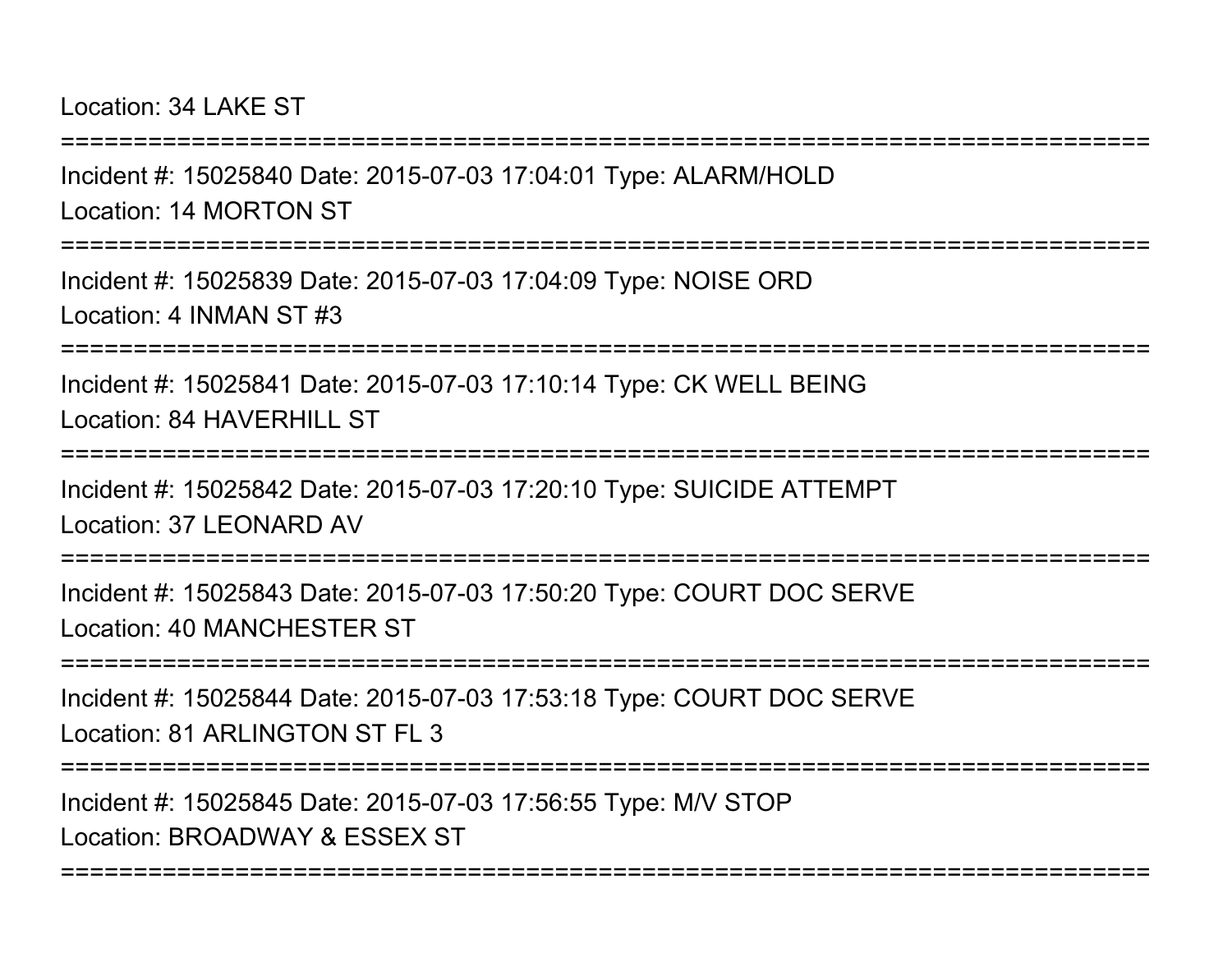Location: 112 E HAVERHILL ST

Incident #: 15025847 Date: 2015-07-03 17:58:53 Type: COURT DOC SERVELocation: 60 FLORAL ST

===========================================================================

===========================================================================

Incident #: 15025848 Date: 2015-07-03 18:00:14 Type: COURT DOC SERVELocation: 85 NEWBURY ST

===========================================================================

Incident #: 15025849 Date: 2015-07-03 18:01:34 Type: COURT DOC SERVELocation: 133 ESSEX ST

===========================================================================

Incident #: 15025850 Date: 2015-07-03 18:01:54 Type: VIO CITY ORDLocation: HAVERHILL ST & UNION ST

===========================================================================

Incident #: 15025851 Date: 2015-07-03 18:03:00 Type: SUS PERS/MVLocation: MCDONALDS / 50 BROADWAY

===========================================================================

Incident #: 15025852 Date: 2015-07-03 18:04:10 Type: COURT DOC SERVELocation: 54 MECHANIC ST

```
===========================================================================
```
===========================================================================

Incident #: 15025853 Date: 2015-07-03 18:07:51 Type: COURT DOC SERVELocation: 26 LAWRENCE ST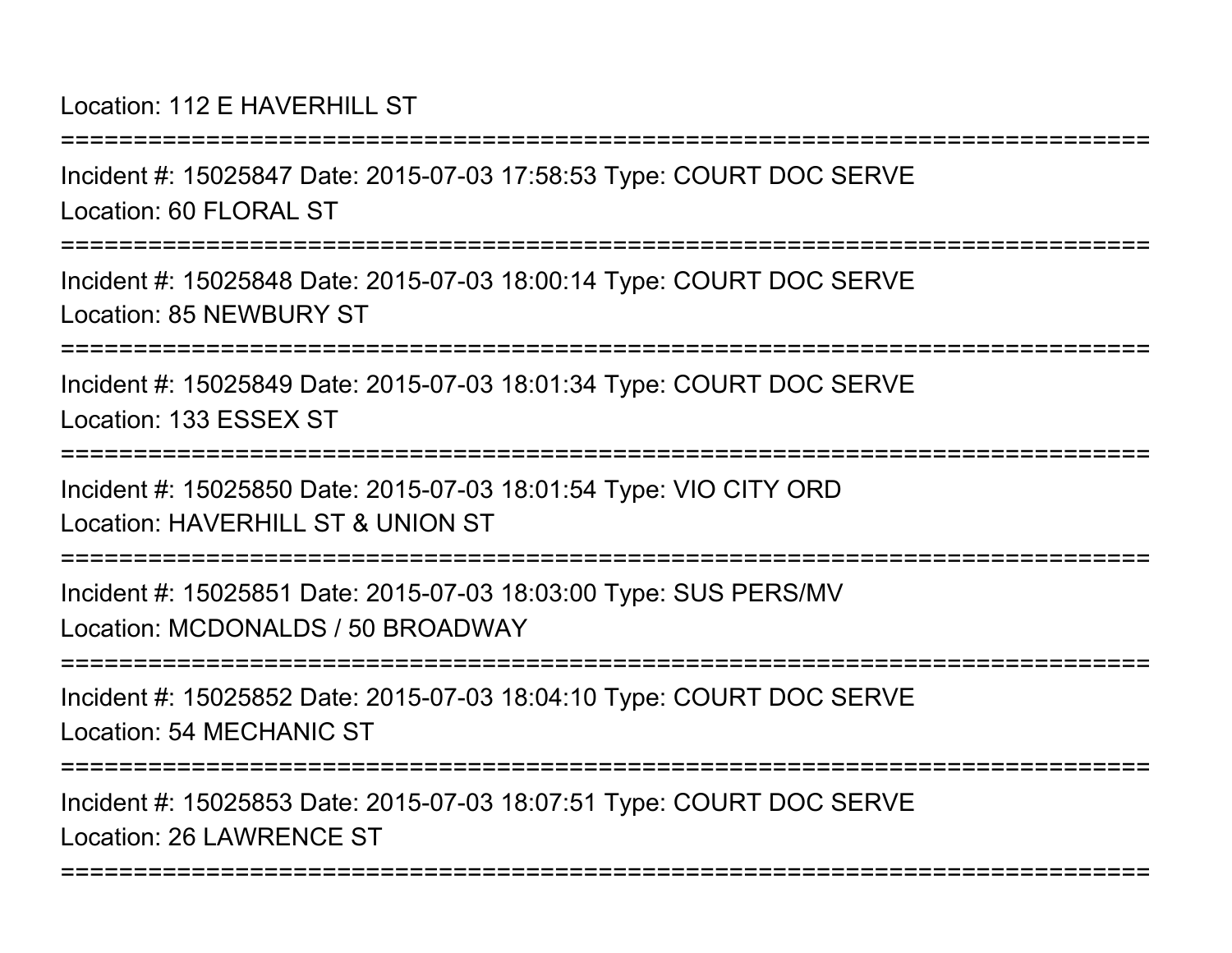## Location: ESSEX ST & WINTER ST

Incident #: 15025855 Date: 2015-07-03 18:12:15 Type: ALARM/BURGLocation: COMM VOLKSWAGON / 1 COMMONWEALTH DR

===========================================================================

===========================================================================

Incident #: 15025856 Date: 2015-07-03 18:20:11 Type: COURT DOC SERVELocation: 13 BEDFORD ST #1

===========================================================================

Incident #: 15025857 Date: 2015-07-03 18:26:57 Type: MAL DAMAGELocation: ORCHARD ST & UNION ST

===========================================================================

Incident #: 15025858 Date: 2015-07-03 18:33:58 Type: M/V STOPLocation: ANDOVER ST & BROOKFIFLD ST

===========================================================================

Incident #: 15025859 Date: 2015-07-03 18:45:40 Type: NOTIFICATIONLocation: 66 LAWRENCE ST IN METHUEN

===========================================================================

Incident #: 15025860 Date: 2015-07-03 18:49:11 Type: MEDIC SUPPORTLocation: CROWN CORK / 155 SHEPARD ST

===========================================================================

Incident #: 15025861 Date: 2015-07-03 18:49:41 Type: M/V STOPLocation: BROADWAY & CONCORD ST

===========================================================================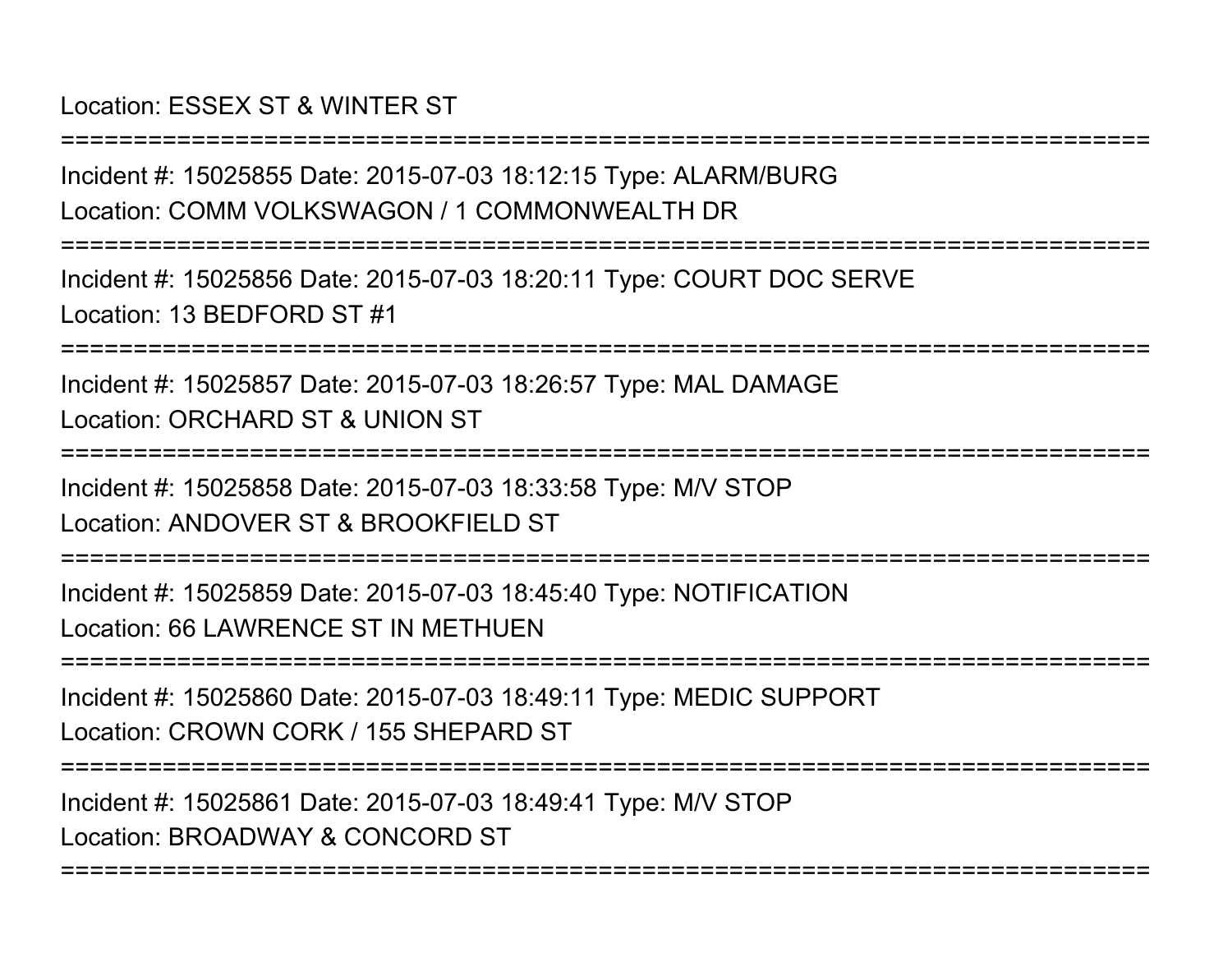Location: 1 GENERAL ST #R2

===========================================================================

Incident #: 15025863 Date: 2015-07-03 18:52:13 Type: COURT DOC SERVELocation: 107 MARGIN ST #2

===========================================================================

Incident #: 15025864 Date: 2015-07-03 18:59:46 Type: LOUD NOISELocation: 473 ESSEX ST

===========================================================================

Incident #: 15025865 Date: 2015-07-03 19:05:18 Type: SUICIDE ATTEMPTLocation: 95 SUMMER ST

===========================================================================

Incident #: 15025866 Date: 2015-07-03 19:29:07 Type: M/V STOP

Location: BROADWAY & METHUEN ST

===========================================================================

Incident #: 15025867 Date: 2015-07-03 19:50:05 Type: UNKNOWN PROBLocation: 42 WEST ST

===========================================================================

Incident #: 15025868 Date: 2015-07-03 19:57:42 Type: NOISE ORDLocation: 28-30 BOXFORD ST

===========================================================================

===========================================================================

Incident #: 15025869 Date: 2015-07-03 20:09:01 Type: LOUD NOISELocation: BASSWOOD ST & JUNIPER ST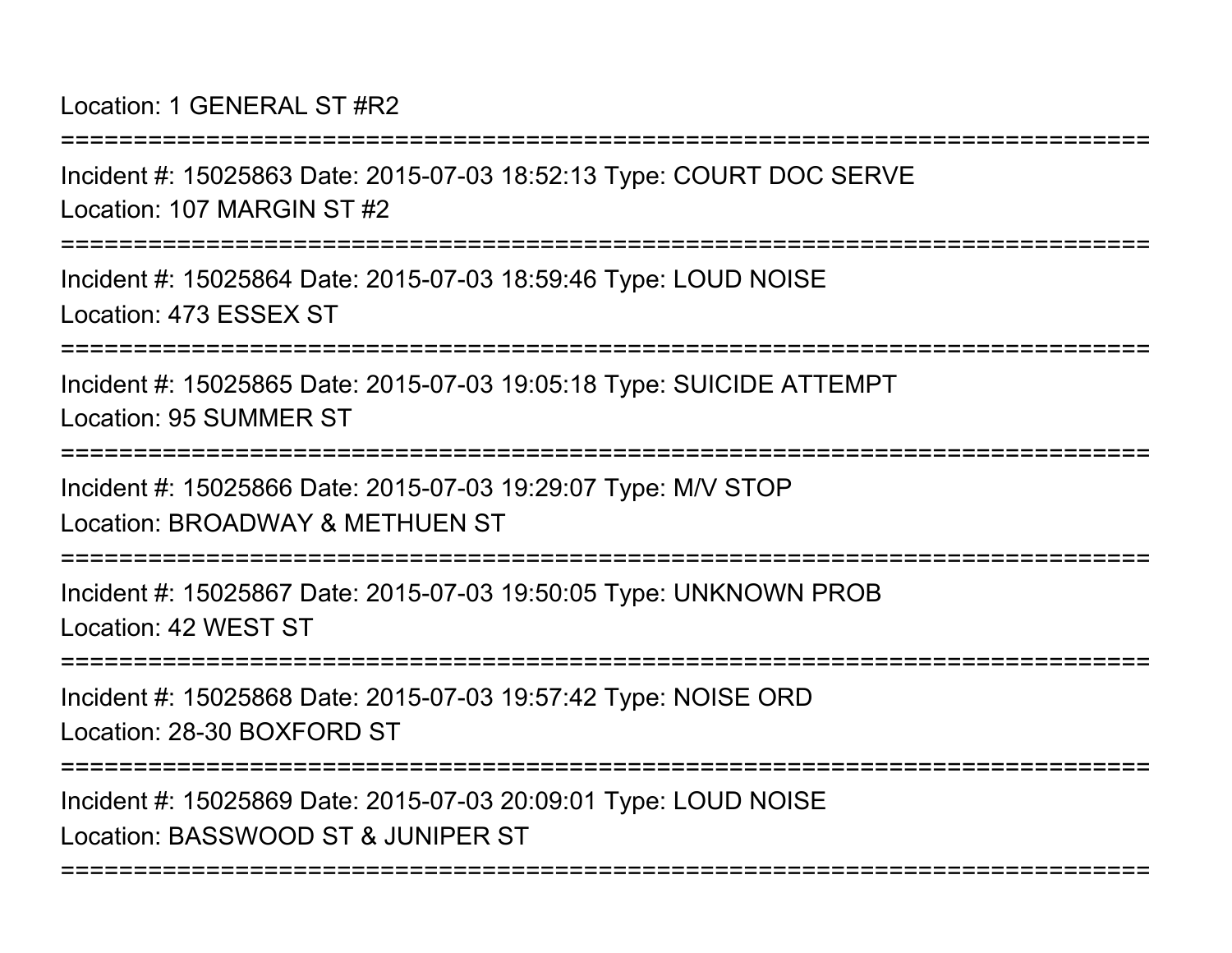Location: 70 OREGON AV

===========================================================================

Incident #: 15025871 Date: 2015-07-03 20:15:21 Type: SPECIAL CHECKLocation: EVERETT ST & ROWE ST

===========================================================================

Incident #: 15025872 Date: 2015-07-03 20:19:23 Type: WARRANT SERVELocation: LAWRENCE ST & MYRTLE ST

===========================================================================

Incident #: 15025873 Date: 2015-07-03 20:24:58 Type: FIRE WORKSLocation: WATER TOWER / HIGH ST & STORROW ST

===========================================================================

Incident #: 15025874 Date: 2015-07-03 20:51:52 Type: NOISE ORDLocation: SARATOGA ST & STEARNS AV

===========================================================================

Incident #: 15025875 Date: 2015-07-03 20:54:38 Type: FIRE WORKSLocation: AUBURN ST & HAMPSHIRE

===========================================================================

Incident #: 15025876 Date: 2015-07-03 20:57:12 Type: NOISE ORDLocation: 139 EASTON ST

===========================================================================

===========================================================================

Incident #: 15025877 Date: 2015-07-03 20:59:27 Type: HIT & RUN M/VLocation: 180 COMMON ST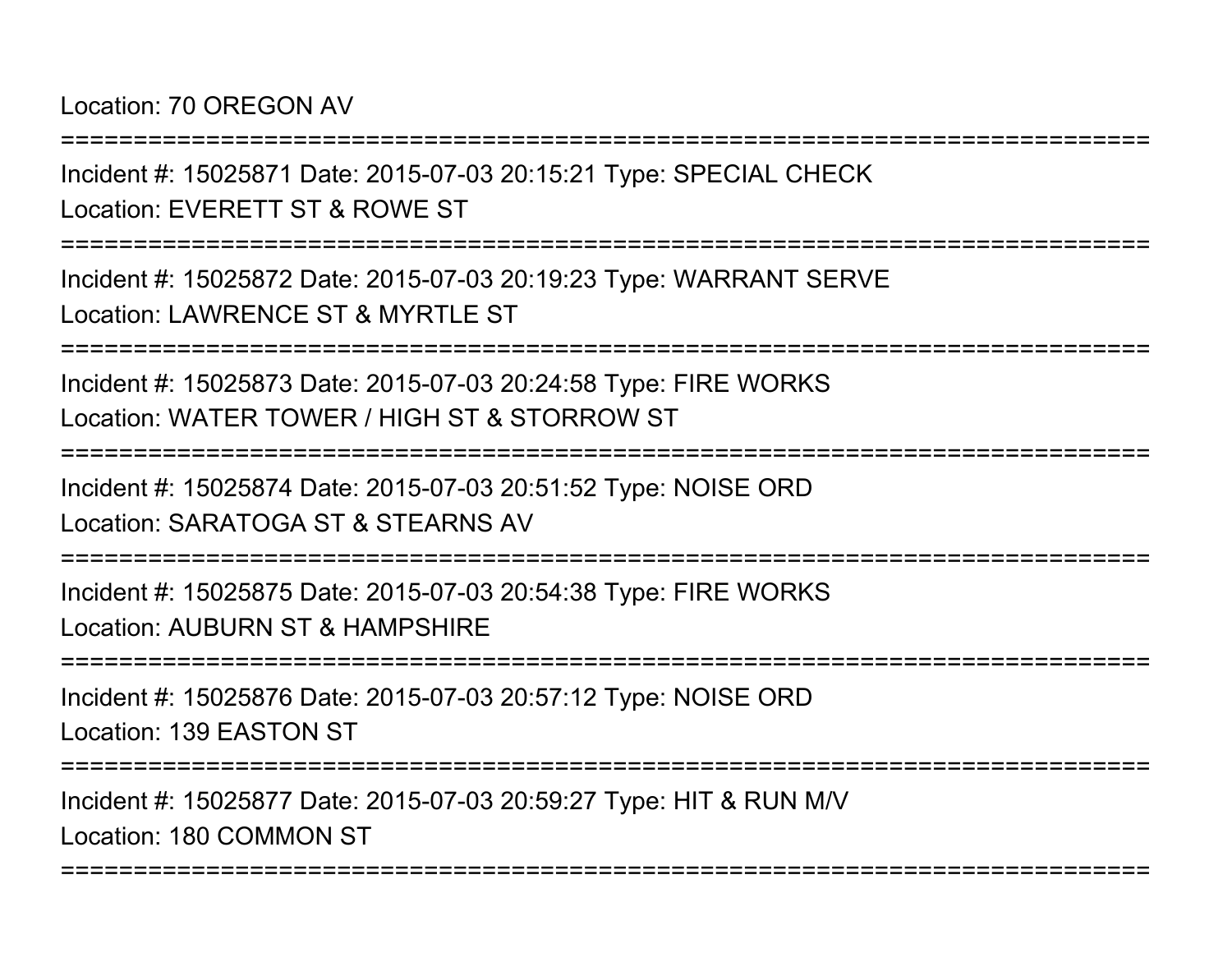Location: 439 S UNION ST

Incident #: 15025879 Date: 2015-07-03 21:05:46 Type: NOISE ORDLocation: 381 HAMPSHIRE ST

===========================================================================

===========================================================================

Incident #: 15025880 Date: 2015-07-03 21:09:41 Type: FIRE WORKSLocation: MASON ST & WATER ST

===========================================================================

Incident #: 15025881 Date: 2015-07-03 21:10:32 Type: AUTO ACC/PEDLocation: 64 NEWBURY

===========================================================================

Incident #: 15025882 Date: 2015-07-03 21:12:07 Type: MEDIC SUPPORTLocation: 301 HAMPSHIRF ST FL 1

===========================================================================

Incident #: 15025883 Date: 2015-07-03 21:18:13 Type: DOMESTIC/PROGLocation: 15 ALDER ST #1

===========================================================================

Incident #: 15025884 Date: 2015-07-03 21:19:28 Type: NOISE ORDLocation: 60 HILLSIDE AV

===========================================================================

===========================================================================

Incident #: 15025885 Date: 2015-07-03 21:21:03 Type: SPECIAL CHECKLocation: 70 N PARISH RD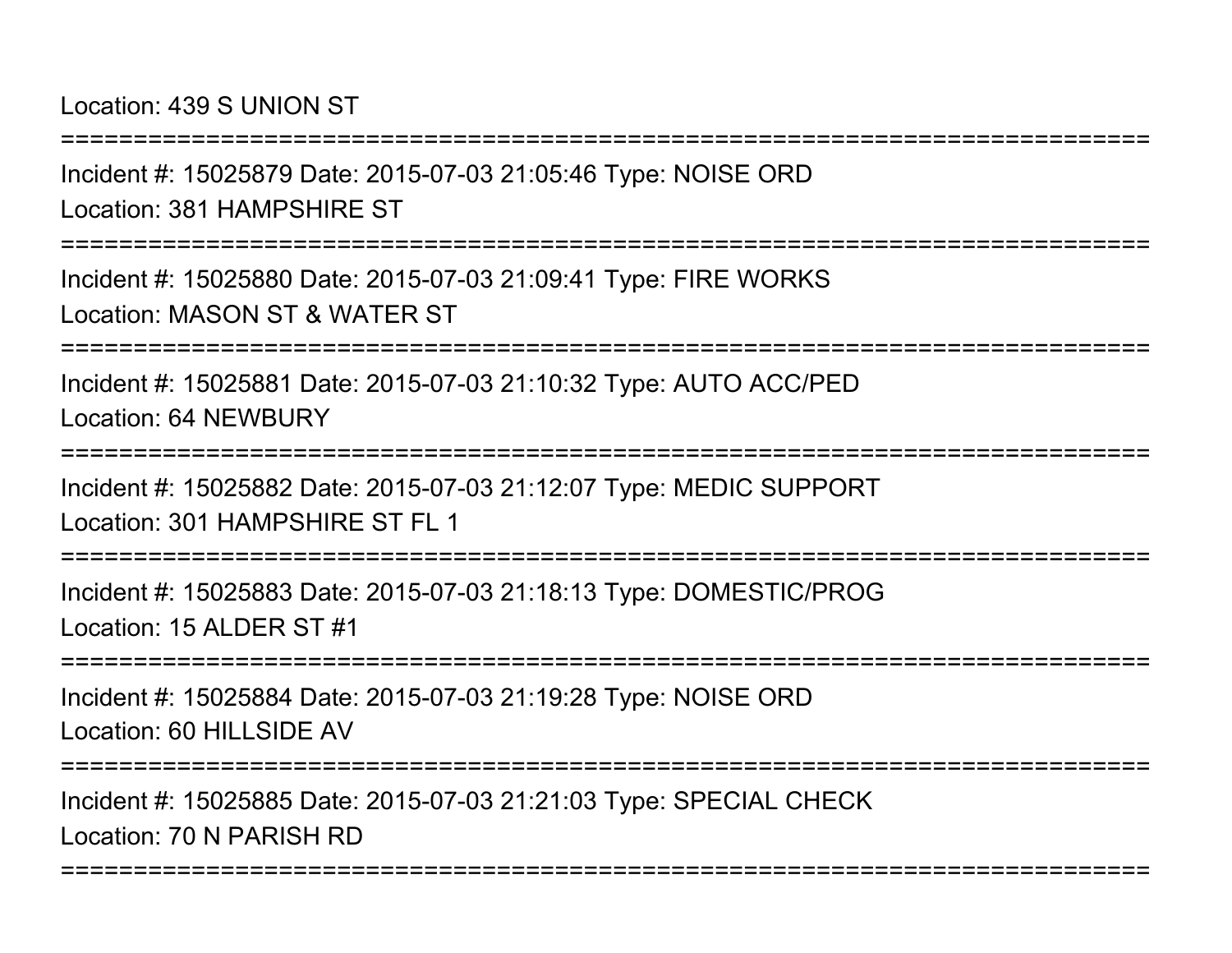# Location: CHESTER ST & CLIFTON ST

Incident #: 15025887 Date: 2015-07-03 21:29:21 Type: NOISE ORDLocation: 465 HIGH ST

===========================================================================

===========================================================================

Incident #: 15025888 Date: 2015-07-03 21:41:18 Type: FIRE WORKSLocation: 620 HAVERHILL ST

===========================================================================

Incident #: 15025889 Date: 2015-07-03 21:41:45 Type: FIRE WORKSLocation: 620 HAVERHILL ST

===========================================================================

Incident #: 15025890 Date: 2015-07-03 21:43:36 Type: AUTO ACC/NO PILocation: 2 RAILROAD ST

===========================================================================

Incident #: 15025891 Date: 2015-07-03 21:46:12 Type: FIRE WORKSLocation: ANDOVER ST & NEWTON ST

===========================================================================

Incident #: 15025892 Date: 2015-07-03 21:48:09 Type: NOISE ORDLocation: BENNINGTON ST & BROMFIELD ST

===========================================================================

===========================================================================

Incident #: 15025893 Date: 2015-07-03 21:55:53 Type: NEIGHBOR PROBLocation: 620 HAVERHILL ST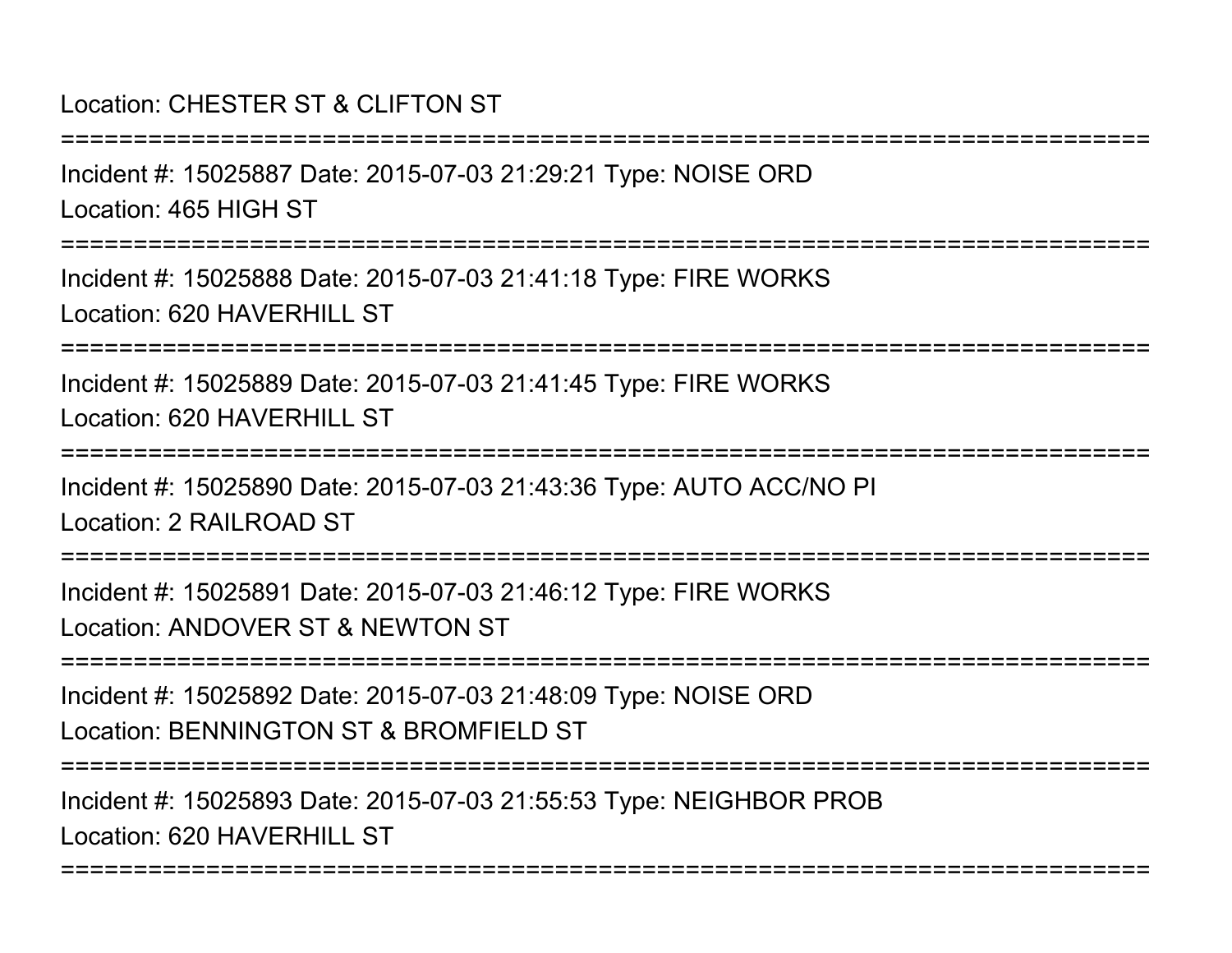Location: 30 ORCHARD ST

Incident #: 15025895 Date: 2015-07-03 22:00:03 Type: FIRE WORKSLocation: 82 KINGSTON ST

===========================================================================

===========================================================================

Incident #: 15025896 Date: 2015-07-03 22:04:04 Type: AUTO ACC/UNK PILocation: 430 S BROADWAY

===========================================================================

Incident #: 15025897 Date: 2015-07-03 22:07:23 Type: NOISE ORDLocation: 60 HILLSIDE AV

===========================================================================

Incident #: 15025898 Date: 2015-07-03 22:14:00 Type: DISTURBANCELocation: BRUCE ST & PARK ST

===========================================================================

Incident #: 15025899 Date: 2015-07-03 22:17:17 Type: NOISE ORDLocation: PROSPECT ST & VINE ST

===========================================================================

Incident #: 15025900 Date: 2015-07-03 22:17:55 Type: NOISE ORDLocation: 121 WILLOW ST

===========================================================================

===========================================================================

Incident #: 15025901 Date: 2015-07-03 22:18:42 Type: CK WELL BEINGLocation: S UNION ST & WINTHROP AV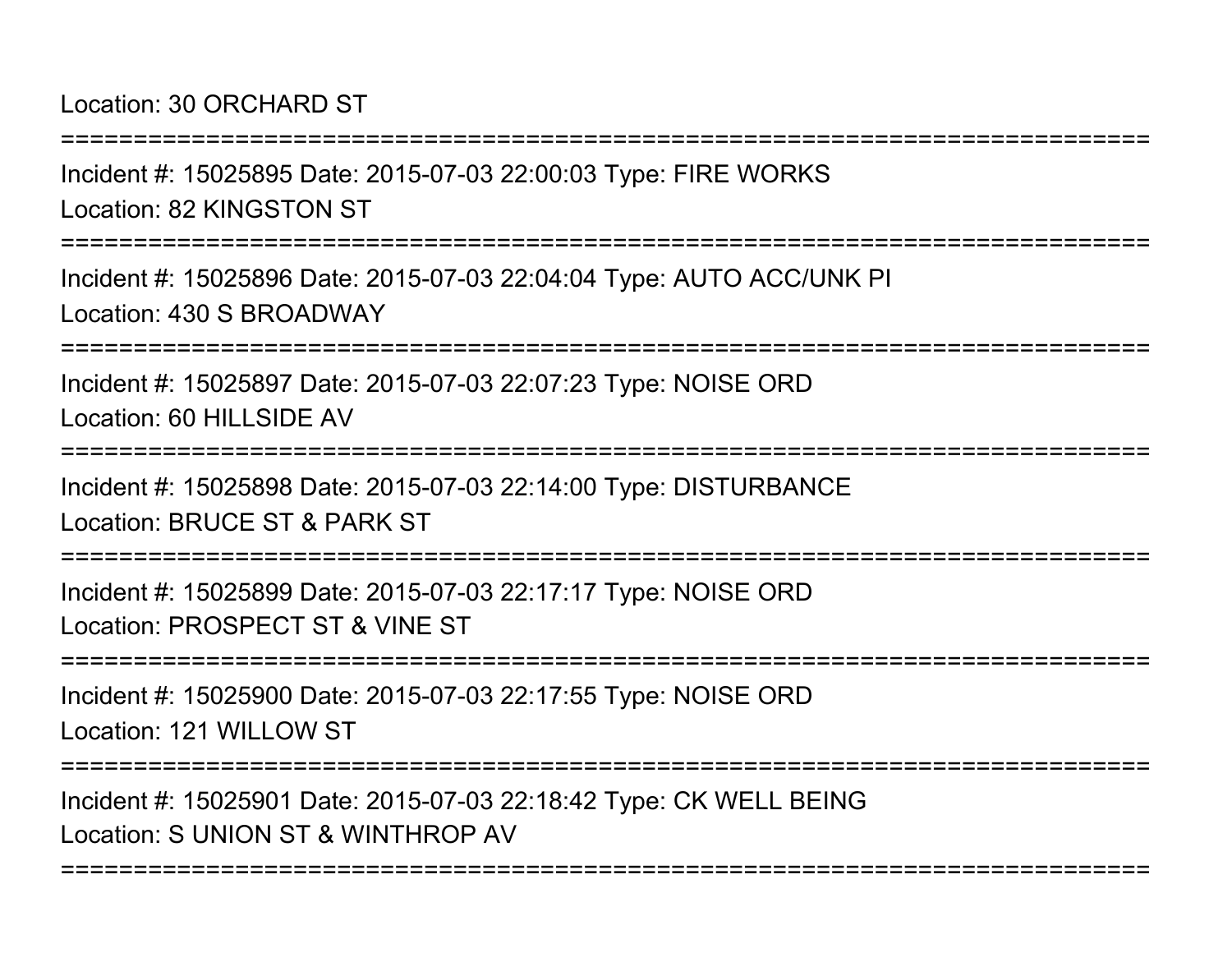### Location: MARKET ST & SALEM ST

Incident #: 15025904 Date: 2015-07-03 22:20:19 Type: MV/BLOCKINGLocation: 73 BUTLER ST

===========================================================================

===========================================================================

Incident #: 15025903 Date: 2015-07-03 22:20:30 Type: SUS PERS/MVLocation: 131 BERKELEY ST

===========================================================================

Incident #: 15025905 Date: 2015-07-03 22:23:20 Type: NOISE ORDLocation: 139 MYRTLE ST FL 1

===========================================================================

Incident #: 15025906 Date: 2015-07-03 22:29:35 Type: M/V STOPLocation: APPLETON ST & METHUEN ST

=================

Incident #: 15025907 Date: 2015-07-03 22:34:03 Type: FIRE WORKSLocation: 104 FARNHAM ST

===========================================================================

Incident #: 15025908 Date: 2015-07-03 22:36:22 Type: LOUD NOISELocation: 139 EXCHANGE ST

===========================================================================

===========================================================================

Incident #: 15025909 Date: 2015-07-03 22:41:06 Type: M/V STOPLocation: LOWELL ST & MILTON ST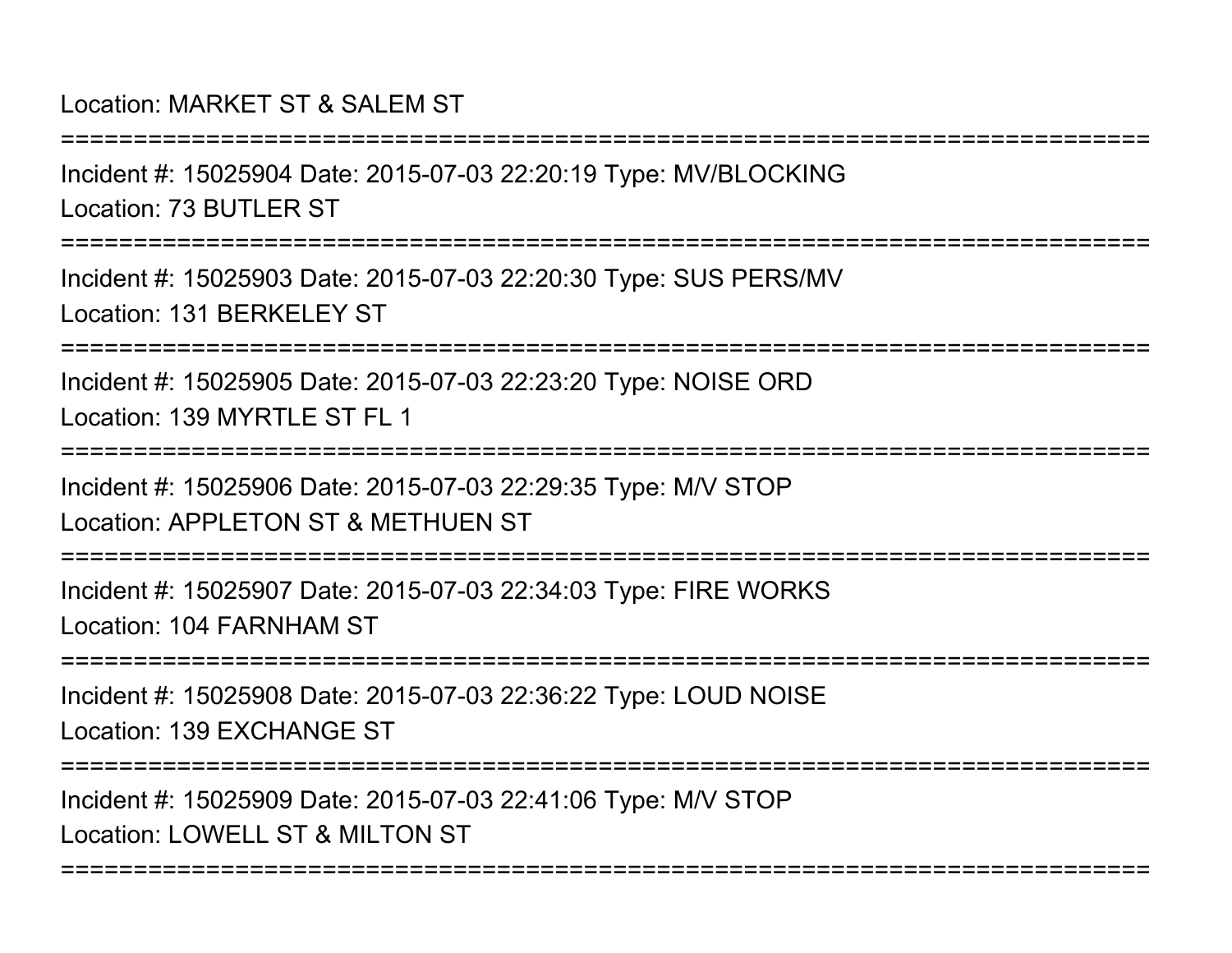Location: ELM ST & JACKSON ST

Incident #: 15025911 Date: 2015-07-03 22:41:41 Type: FIRE WORKSLocation: 64-72 WATER ST

===========================================================================

===========================================================================

Incident #: 15025912 Date: 2015-07-03 22:46:08 Type: FIRE WORKSLocation: 59 TREMONT ST

===========================================================================

Incident #: 15025913 Date: 2015-07-03 22:56:16 Type: NOISE ORDLocation: 303 PROSPECT ST

===========================================================================

Incident #: 15025914 Date: 2015-07-03 22:58:27 Type: DOMESTIC/PROGLocation: 71 INMAN ST

===========================================================================

Incident #: 15025915 Date: 2015-07-03 22:59:41 Type: LOUD NOISELocation: 4 HIGHLAND ST

===========================================================================

Incident #: 15025916 Date: 2015-07-03 23:03:06 Type: NOISE ORDLocation: 98 WILLOW ST

===========================================================================

===========================================================================

Incident #: 15025917 Date: 2015-07-03 23:06:57 Type: NOISE ORDLocation: 76 SALEM ST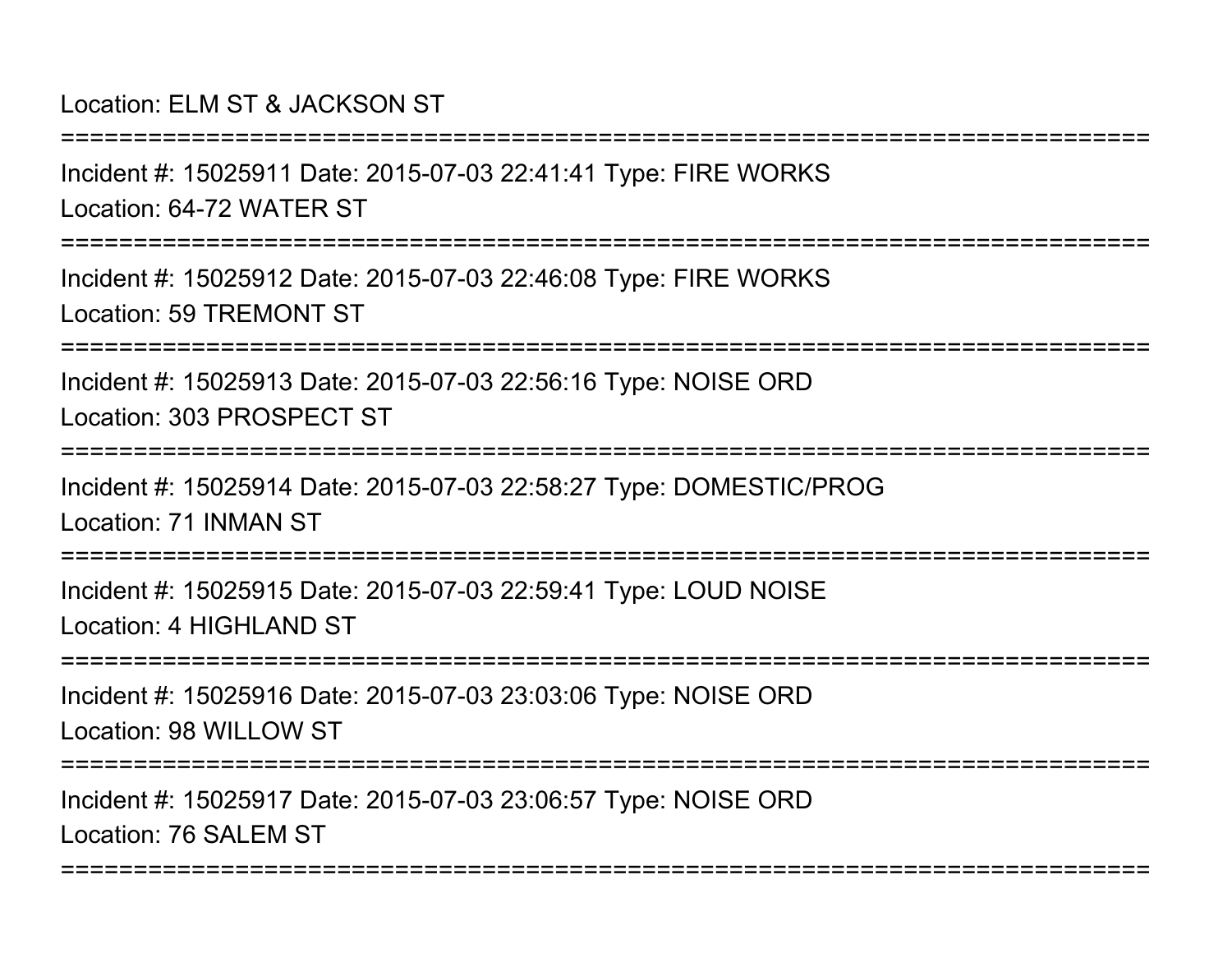Location: 351 HAMPSHIRE ST

Incident #: 15025919 Date: 2015-07-03 23:10:49 Type: NEIGHBOR PROBLocation: 18 FRANKLIN ST #507

===========================================================================

===========================================================================

Incident #: 15025920 Date: 2015-07-03 23:13:18 Type: MAN DOWNLocation: 32 LAWRENCE ST

===========================================================================

Incident #: 15025921 Date: 2015-07-03 23:14:03 Type: SUS PERS/MVLocation: 36 ORCHARD ST

===========================================================================

Incident #: 15025922 Date: 2015-07-03 23:17:14 Type: NOISE ORDLocation: 6 F LAUREL ST

===========================================================================

Incident #: 15025923 Date: 2015-07-03 23:19:19 Type: NOISE ORDLocation: STADIUM PROJECTS / E DALTON ST

===========================================================================

Incident #: 15025924 Date: 2015-07-03 23:24:38 Type: NOTIFICATIONLocation: 21 F HAVERHILL ST FL 1

===========================================================================

===========================================================================

Incident #: 15025925 Date: 2015-07-03 23:26:37 Type: FIRE WORKSLocation: ABBOTT ST & PHILLIPS ST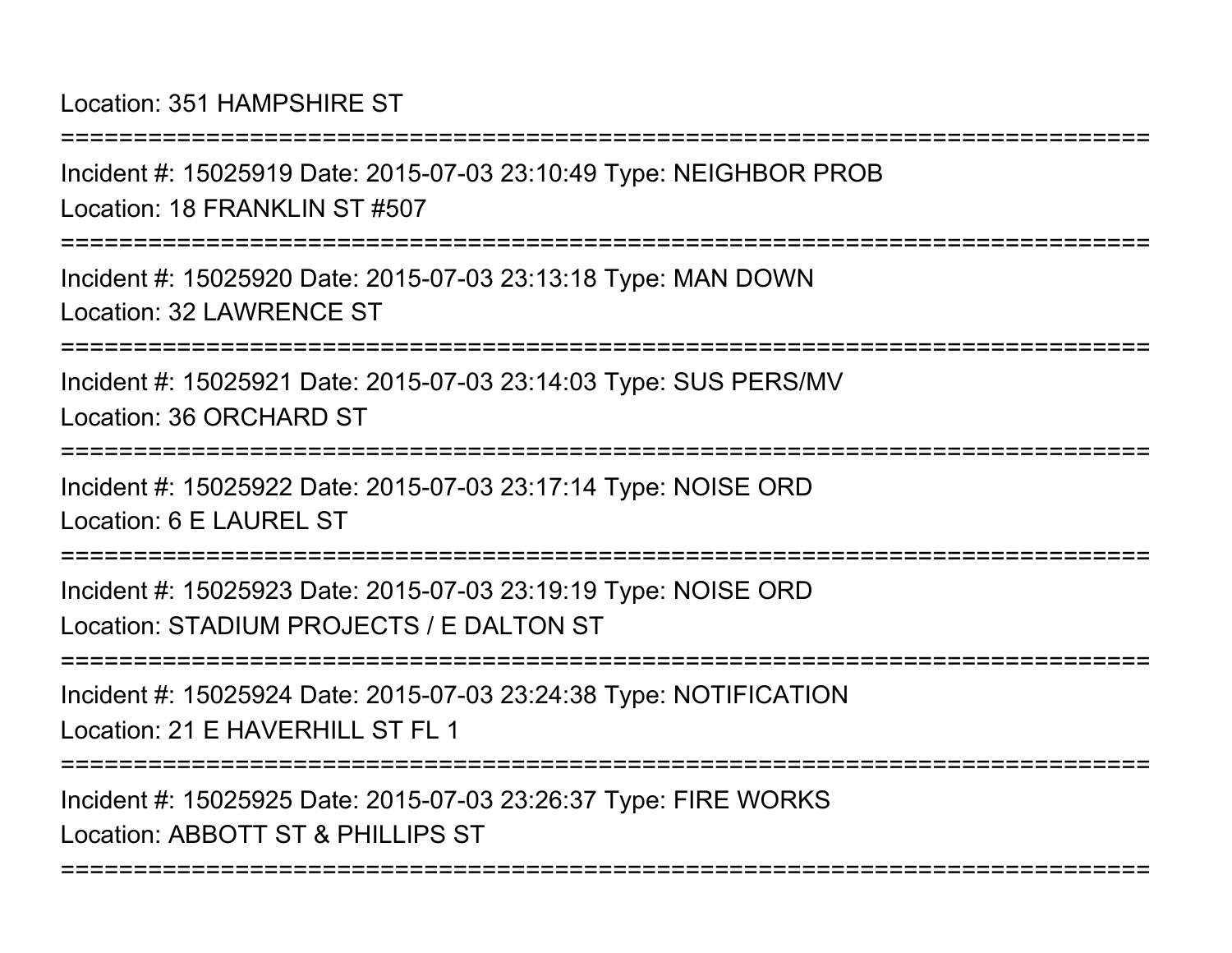Incident #: 15025928 Date: 2015-07-03 23:37:05 Type: FIRE WORKSLocation: HOWARD PARK / HAMPSHIRE ST & LAWRENCE ST

===========================================================================

===========================================================================

Incident #: 15025927 Date: 2015-07-03 23:37:36 Type: ALARM/BURGLocation: DELAWARE VALLEY CORPORATION / 500 BROADWAY

===========================================================================

Incident #: 15025929 Date: 2015-07-03 23:39:31 Type: FIRE WORKSLocation: ANDOVER ST & SHAWSHEEN RD

===========================================================================

Incident #: 15025930 Date: 2015-07-03 23:42:27 Type: UNWANTEDGUESTLocation: 207 WEST ST

===========================================================================

Incident #: 15025931 Date: 2015-07-03 23:44:52 Type: NOISE ORDLocation: 60 FERRY ST

================

Incident #: 15025932 Date: 2015-07-03 23:46:12 Type: SUS PERS/MVLocation: METHUEN LINE / LAWRENCE

===========================================================================

===========================================================================

Incident #: 15025933 Date: 2015-07-03 23:49:44 Type: SUS PERS/MVLocation: 8 EVERETT ST